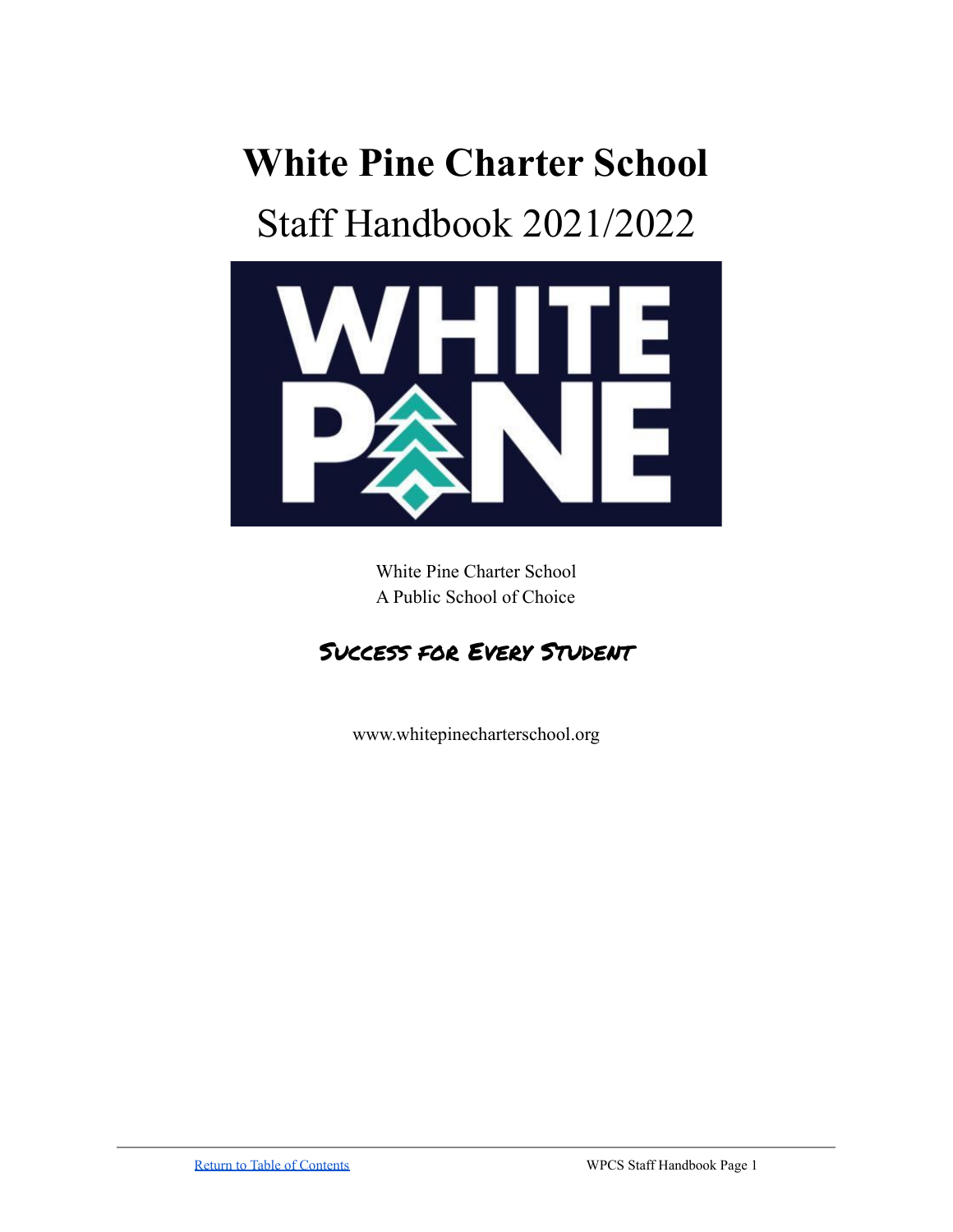# School Leadership

# **Admin Team**

| <b>Director of Schools:</b>          | Ron Cote cotero@wpcscougars.org.                                     |
|--------------------------------------|----------------------------------------------------------------------|
| <b>WPCS Elementary Principal:</b>    | Geoff Stubbs stubbsge@wpcscougars.org.                               |
| <b>WPSA Principal:</b>               | Mark Olsen olsenma@wpcscougars.org.                                  |
| <b>WP Vice Principal of Schools:</b> | Alysa Trust trustal@wpcscougars.org.                                 |
|                                      | Director of Finance & Operations: Jamie Toop toopja@wpcscougars.org. |
| <b>Federal Programs Director:</b>    | Devan Tyler tylerde@wpcsrocks.org.                                   |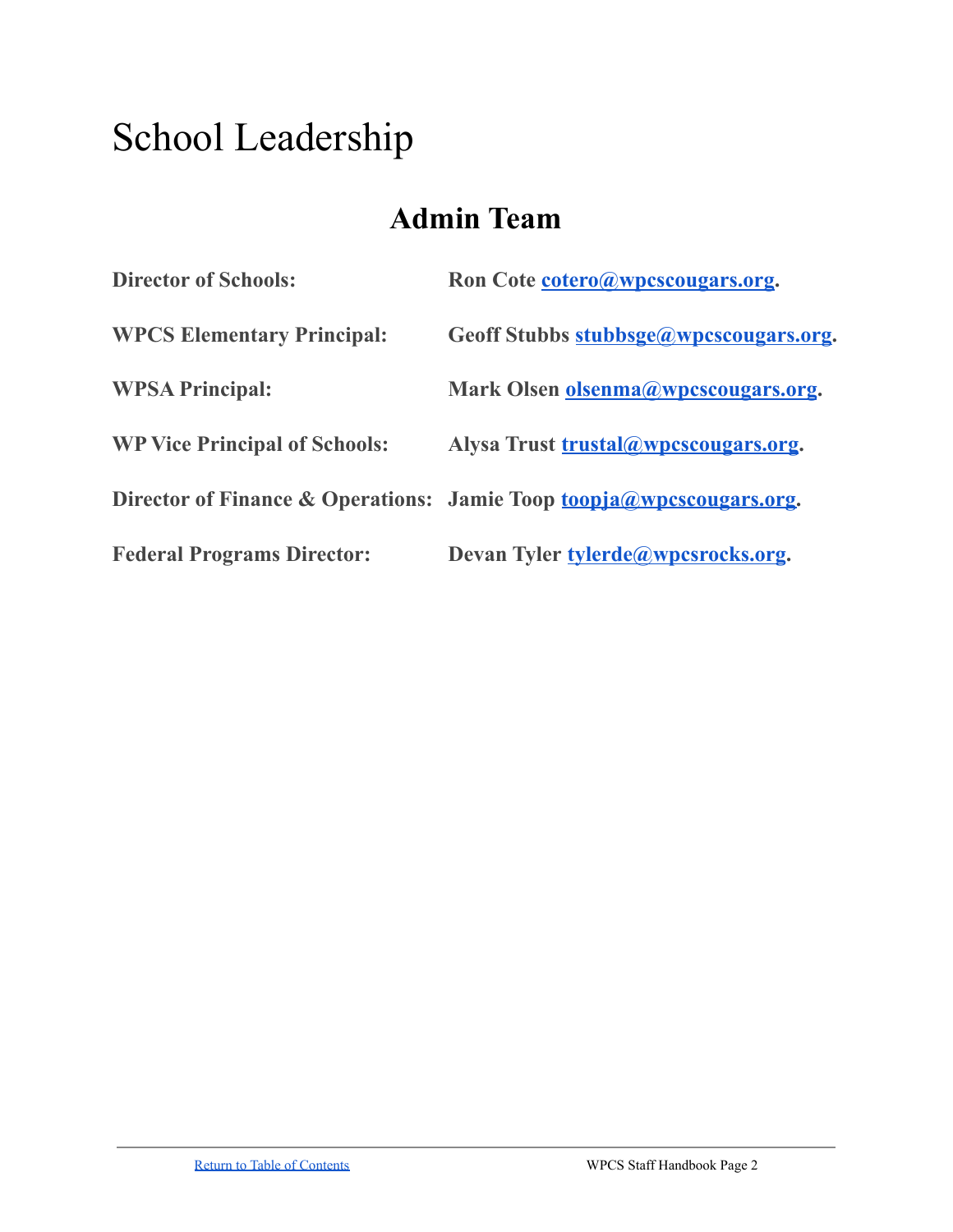# <span id="page-2-0"></span>TABLE OF CONTENTS

| <b>Section I</b>    | Philosophy                        |
|---------------------|-----------------------------------|
| <b>Section II</b>   | <b>School and Legal Policies</b>  |
| <b>Section III</b>  | <b>Protocols and Procedures</b>   |
| <b>Section IV</b>   | <b>Attendance and Discipline</b>  |
| <b>Section V</b>    | <b>Technology Guidelines</b>      |
| <b>Section VI</b>   | <b>Facilities and Materials</b>   |
| <b>Section VII</b>  | <b>Extracurricular Activities</b> |
| <b>Section VIII</b> | <b>Program Guidelines</b>         |
| <b>Section IX</b>   | <b>Health Services</b>            |
| <b>Section X</b>    | Counseling and Guidance           |
| <b>Section XI</b>   | <b>Business Office</b>            |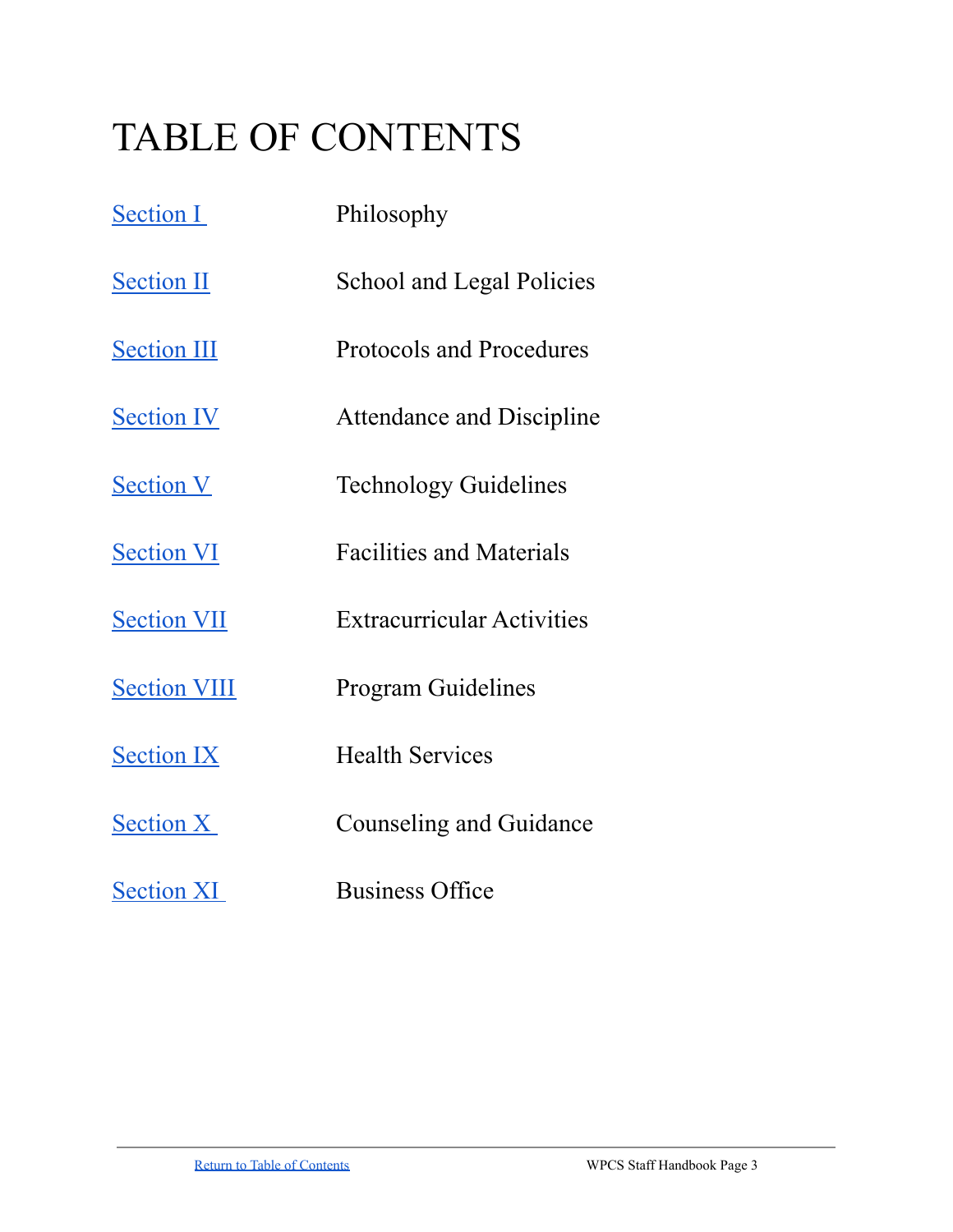# <span id="page-3-0"></span>SECTION I - PHILOSOPHY

#### **Mission**

Success for Every Student.

### **Vision**

- To create a dynamic and challenging educational institution with high academic standards, which provides all students opportunities to develop into motivated learners, analytical thinkers, and competent leaders.
- To effectively utilize research-based practices and provide a progressive learning environment, which maximizes individual student achievement.
- To practice a positive and compassionate teaching environment in which educators communicate, share, and grow in a professional learning community focusing on unlimited potential for all students and educators.

# **Purpose**

The school seeks to develop an educated citizen for the  $21<sup>st</sup>$  Century through an accelerated, dynamic, sequential, and interactive academic program where pacing is driven by student capabilities, not textbooks. The students will be asked to develop personal habits and attitudes that lead to accepting responsibility for personal decisions and actions, academic honesty, and the ability to face challenges with courage and integrity. They will be asked to work cooperatively with others. Students will learn about a healthy lifestyle, show empathy and courtesy for others, and a respect for differences among people and cultures. They will develop self-confidence and willingness to risk setbacks in order to learn.

# Foundational Pillars of White Pine

INTELLECTUAL - White Pine promotes and supports through quality educational experiences a challenging, engaging, and rigorous curriculum intended to provide students with the knowledge necessary to contribute to the larger community and with an eye toward post-secondary preparation.

SOCIAL - WP promotes and expects its students to respect, tolerate, and positively engage with others both within the bounds of the school as well as in their communities on their own time.

EMOTIONAL - WP understands that emotional development is distinct and personal and integral to the development of confident and successful students.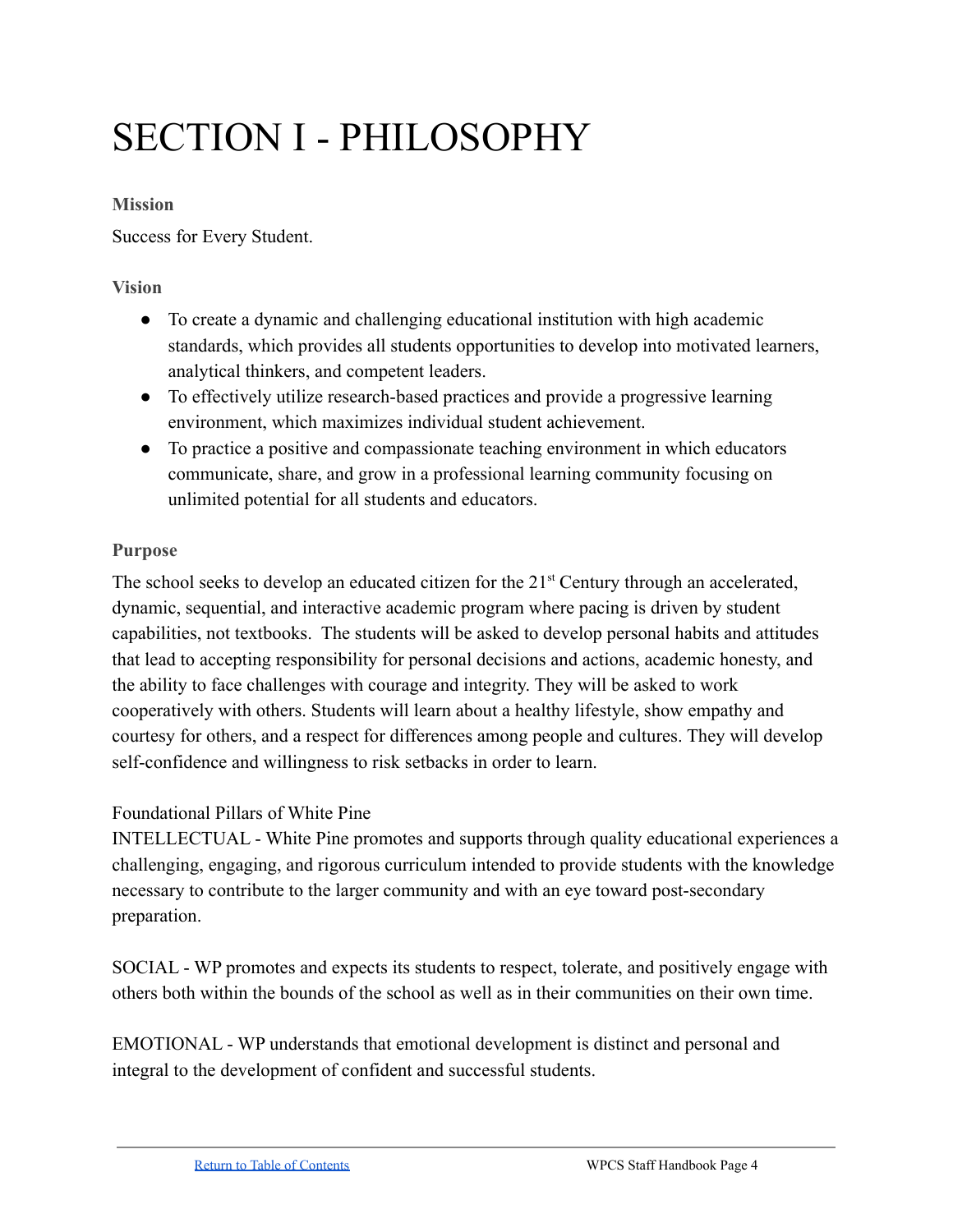PHYSICAL - WP supports the importance of a healthy and substance free lifestyle.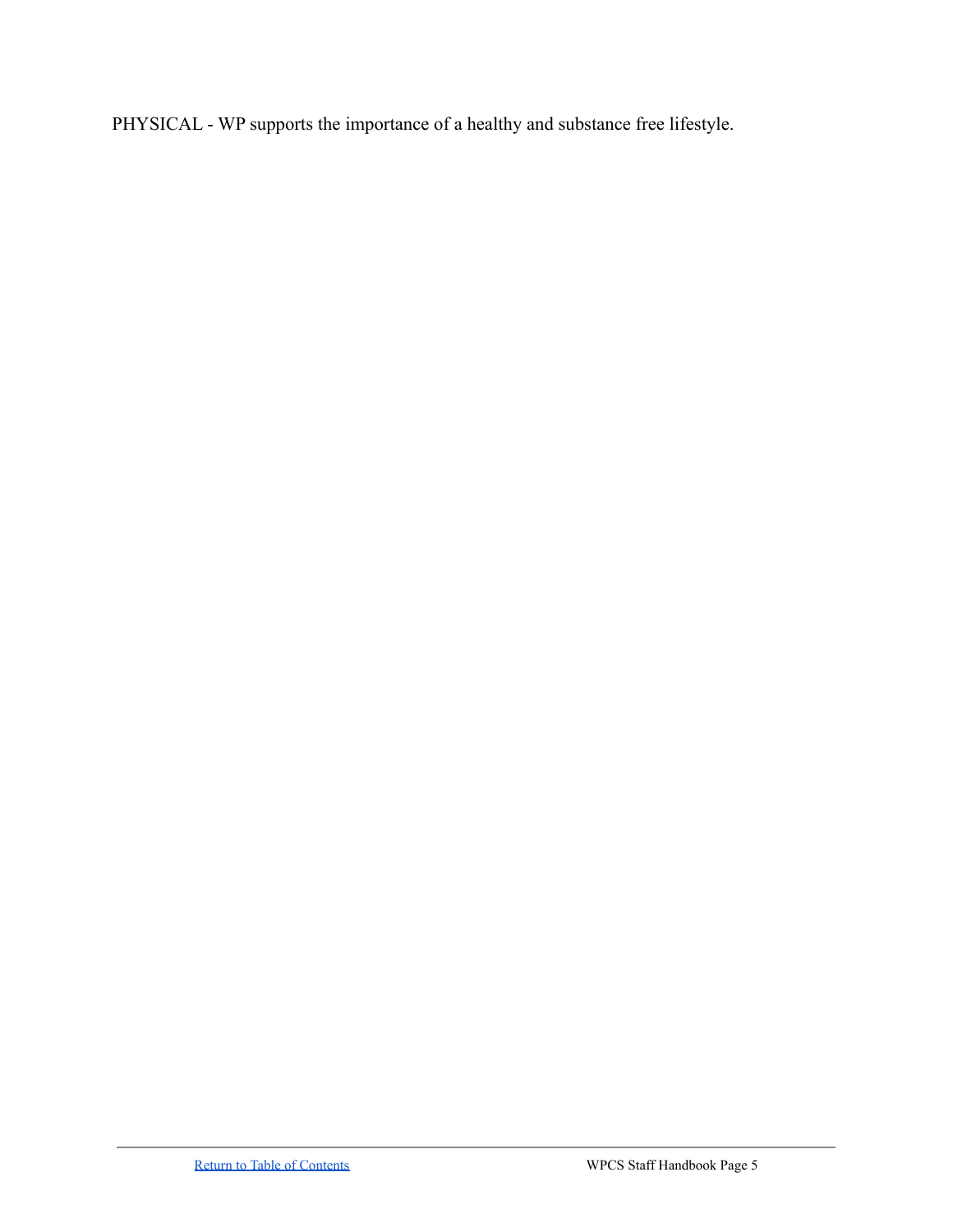# <span id="page-5-0"></span>SECTION II - SCHOOL AND LEGAL POLICIES

# LINK TO STAFF PROCEDURAL POLICY: [CODE OF ETHICS FOR IDAHO PROFESSIONAL EDUCATORS](https://www.sde.idaho.gov/cert-psc/shared/ethics/Code-of-Ethics-for-Professional-Educators.pdf)

The building principal and the director of schools have ultimate responsibility for all official actions and activities of the personnel assigned to the school. Please consult with the principal first about any school-related concerns and then the director of schools if concerns are not resolved. The next level after the principal and the superintendent is to reach out to the school board or one of the school board members.

# **EMPLOYMENT DISCRIMINATION, HARASSMENT, AND SEXUAL HARASSMENT: ALL EMPLOYEES**

# LINK TO STAFF PROCEDURAL POLICY: [EMPLOYMENT DISCRIMINATION, HARASSMENT, AND SEXUAL HARASSMENT](https://docs.google.com/document/d/1EDbwH88B3MBK0XjFGxwdJ6iIGb4GVedht--xY9OcHQo/edit#)

# **REPORTING PROCEDURES**

# **EMPLOYEE GRIEVANCES**

If an employee has a dispute with a coworker or superior, that employee completes the official employee grievance form (see below) and submits that form to the appropriate administrator. Generally, the building administrator will manage the intake of such forms. If their building administrator is the subject of said grievance, the employee will submit the grievance to the Director of Schools. If the DOS is the subject, the employee will submit the grievance to the Board Clerk, who will send it to the White Pine Charter School Board of Directors. The administrator will then take the following steps to address the grievance:

- 1. The administrator who receives the grievance will review the document and meet with the employee for further discussion of the incident/dispute. The administrator will start a file containing all notes that administrator takes while addressing the grievance and includes any pertinent documentation provided by the grievant or affected parties.
- 2. In the case of building administrators, the grievance shall be shared with the district administrator before the building administrator decides the next steps. At this point, the building administrator may decide to handle the grievance or leave it in the hands of the building administrator.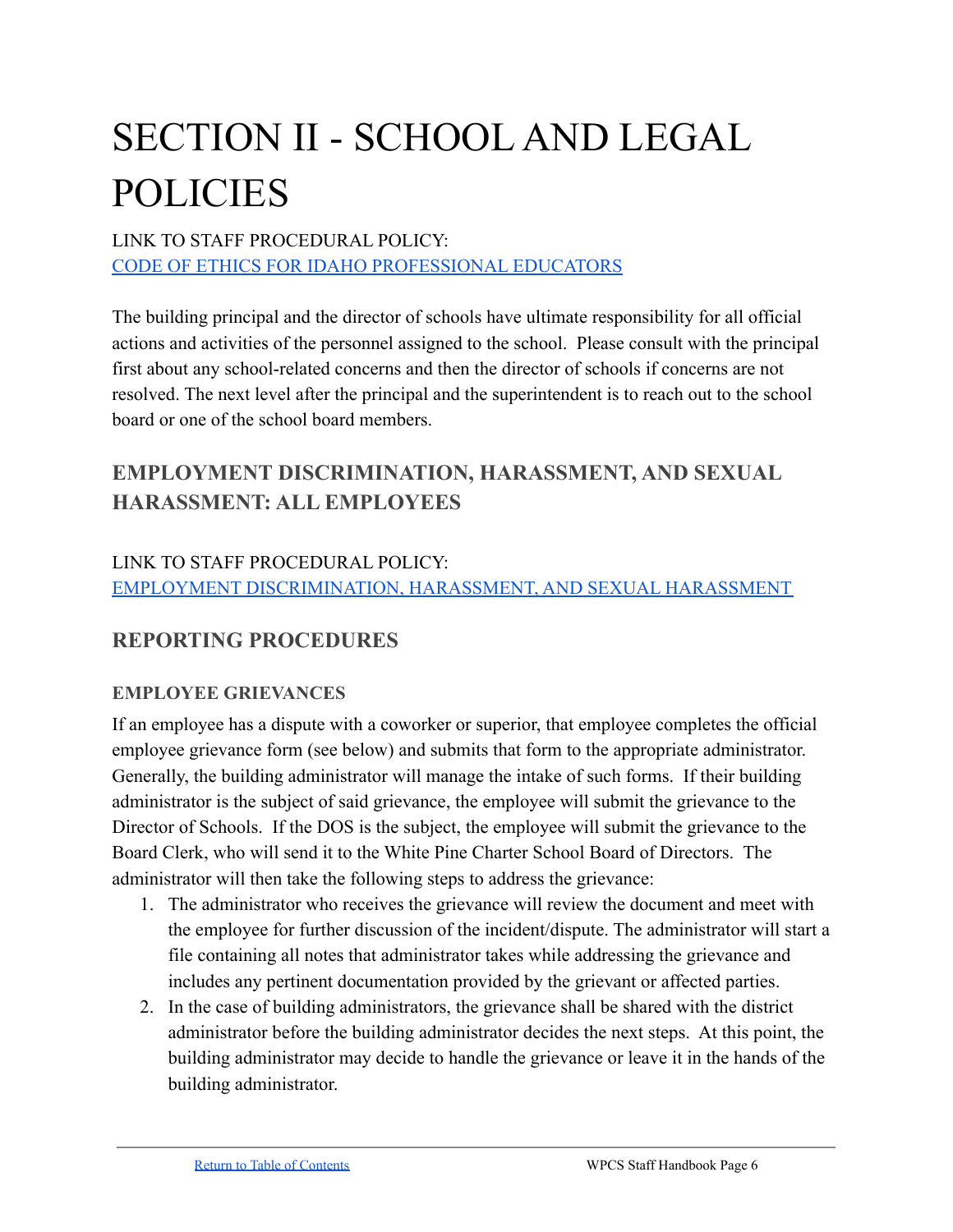- 3. The administrator will discuss the issue with the grievant and determine the level of confidentiality moving forward.
- 4. When the Grievant wishes to remain anonymous:
	- a. The administrator will attempt to observe the behavior before deciding whether or not to open an [Employee Noncompliant Practice Case](#page-20-0) (ENPC) against the subject of the grievance.
	- b. The grievant shall be informed that their grievance will be kept confidential except the district administrator and/or business manager.
	- c. The grievant understands that--moving forward--the details of the grievance will be confidential..
	- d. At any point, the grievant may file an additional grievance if they feel that there has been no progress towards resolving the issue.
	- e. Provided these grievances are connected to the original issue, they are to be added to any ongoing ENPC as additional documentation without editorializing.
		- i. If they are unrelated, they will be flagged as such.
		- ii. If they are unrelated to the initial grievance but are evidence of an issue that has come to the administrator's attention as a result of an ENPC, they are to be flagged as "Tangential," with a note explaining the perceived connection.
- 5. When the grievant agrees to work with the other party to achieve reconciliation
	- a. The administrator will organize a restorative meeting in which the involved parties can discuss and seek common ground. Both sides must agree to such a meeting separately. If either side refuses, the details of the grievance are to remain strictly confidential.
	- b. The meeting shall determine if the issue is resolved, or if additional steps need to be taken.
		- i. In this event, the participants will come up with a plan, set a timeline, and schedule a follow-up meeting.
	- c. When reconciliation is achieved, the initial grievance is dismissed and redacted, and the case is closed and filed under the name, "Reconciliation of Employee  $\blacksquare$  " and the employee's state teacher numbers.
	- d. Reconciliation files are kept confidential and are not to be used for purposes of evaluation, promotion, demotion, or termination.
- 6. The administrator decides the consequences of the grievance. No specifics regarding the decisions made about the grievance will be communicated to the initial grievant.

■ [White Pine Employee Grievance Form.pdf](https://drive.google.com/file/d/1pId2fz6ISEofFbTCPlMM5wsqFB-B1Z_t/view?usp=sharing)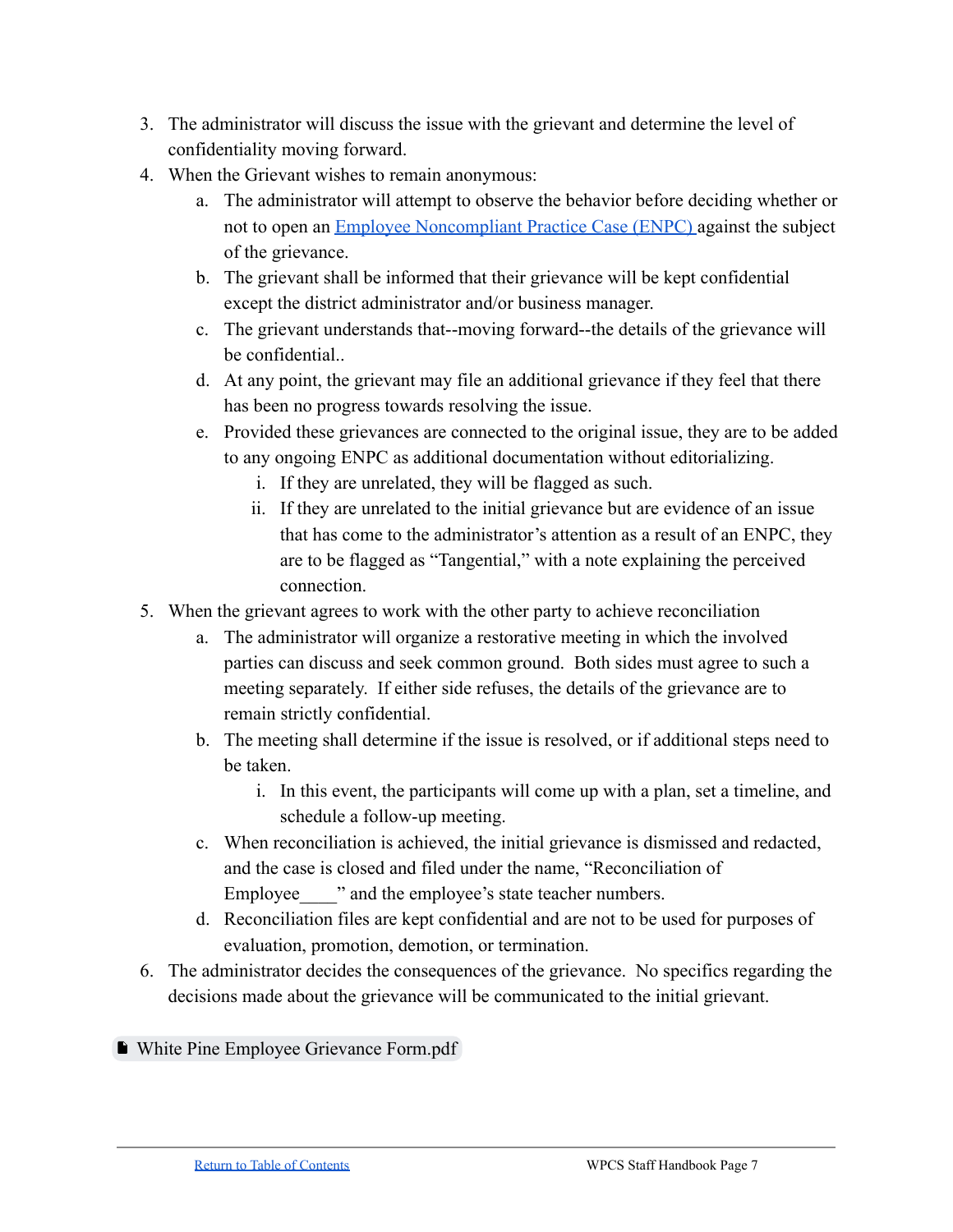### **PERSONAL ELECTRONIC DEVICES**

Personal electronic devices should not be used during the employee's normal duty times to send or receive messages of a personal nature, but such use is allowable during normal break times, lunch times, and preparation times. Use of personal electronic devices should be curtailed during instructional time or at school sponsored programs, meetings, in-services, parent/guardian conferences, or any other time when there would be a reasonable expectation of quiet attentiveness.

#### **POWERSCHOOL - INFORMATION ORGANIZATION**

Our computerized record-keeping system is updated by teachers and accessible to parents online. Student records available for parent viewing include attendance, grades, detailed assignment descriptions, etc.

#### **REPORTING TO PARENTS**

Teachers are responsible to maintain current grades monitoring student achievement to demonstrate growth or to provide interventions. Grades are to be updated weekly, no later than 5 pm on Wednesdays. Additionally, parents are to receive specific weekly communication from the teacher for students with D or F grades in order for parents to have the opportunity to help their students improve their grades.

# **REPORT CARDS**

Report cards are to be issued at the end of each trimester for elementary school, and each semester for middle and high school, to help parents understand the achievements of the student in the school program. A final report card at the end of the school year shall be issued for any student who has been enrolled at least three weeks in a semester.

# **PROMOTION AND RETENTION**

Every student is expected to pass every class. If a student does not meet expectations, the student and parent/guardian must meet with the principal. If retention or promotion is considered, a committee including the principal and at least one teacher, must meet to consider promotion or retention if a student has multiple failing grades in core subjects.

#### **RELEASE OF INFORMATION**

All school records of students are confidential. All records containing personal student information will be governed by the following principles: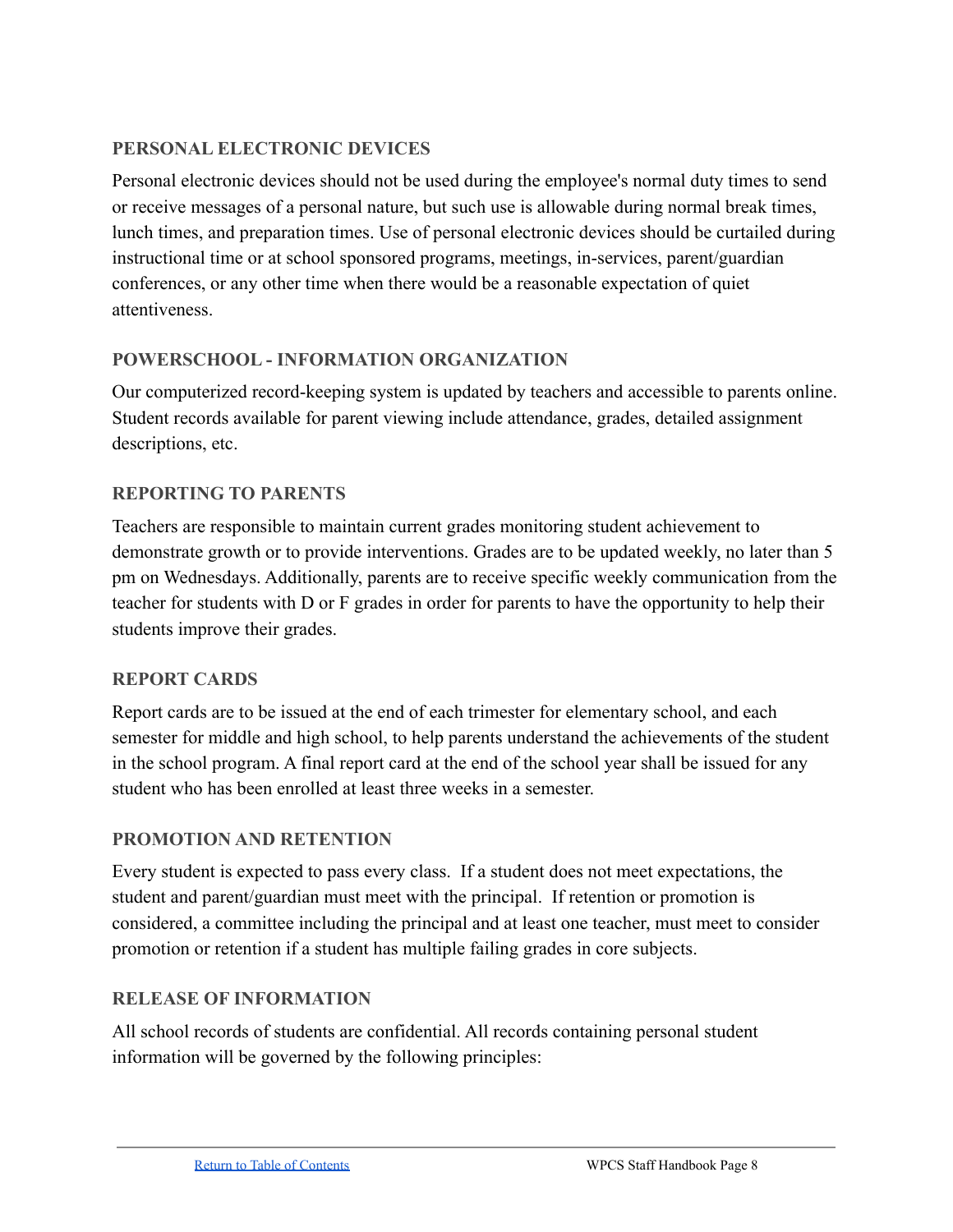- Parents/legal guardians have the right, upon written request, to inspect and review any and all educational records relating directly to their dependents and legal wards.
- The following are examples of educational records: student academic permanent record, achievement, and scholastic aptitude test results, attendance and discipline file, class record books, grade books, health inventory, and student support services folder (if any).
- Any request from parents/legal guardians or students eighteen years of age or older must be complied within a reasonable length of time not to exceed ten (10) school days from the date of receipt of the request.

Information may be released to others only:

- With the written consent of the parent/legal guardian or eligible student specifying the records to be released, the reasons for such release, to whom and use to be made of the information, and with a copy of the records to be released transmitted to the parent/legal guardian or eligible student upon request.
- In cases of extreme health or safety emergencies.

# **EVALUATION OF LICENSED PERSONNEL**

# **EVALUATION PROCEDURE**

Formal written evaluations may be made at any time during the contract year, but will be made at least once a year for each employee on or before May 1<sup>st</sup>. First and second year teachers new to teaching will be formally evaluated at least two times each contract year, no later than December 1st and April 20th.

All documents placed in a teacher file should be provided for the teacher to sign, acknowledging he or she knows it will be placed in his or her file. If the teacher refuses to sign, the administrator will document this, and include this note when placing the document in that teacher's file.

**The following procedures shall be followed in completing employee evaluation appraisals:**

- Principals are expected to make frequent observations and to maintain a log of these observations.
- A conference shall be held whenever there is a need and prior to placing an evaluation document in the employee's file.
	- A copy of such document shall be provided to the employee.
	- $\circ$  If the employee writes a response to an evaluation document, it shall remain with the document so long as the document is on file.
- Any observation that results in an unsatisfactory written evaluation or direction for change shall be called to the employee's attention in writing within twenty (20) working days after the observation.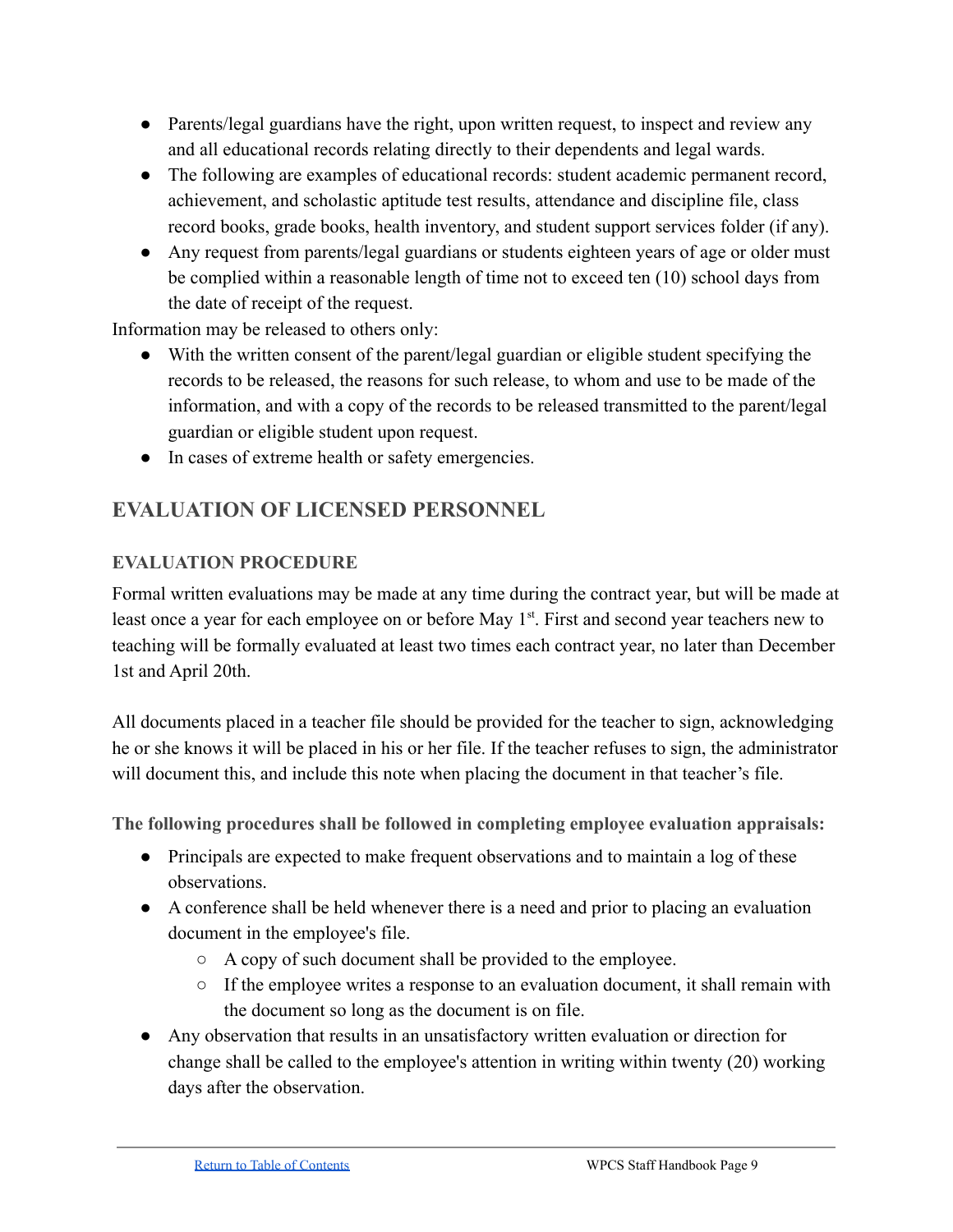- The employee shall sign the appropriate appraisal or supervisory form as an indication that the employee has read the contents, has had an opportunity to discuss it with the administrator, and has received a copy of the form.
- The evaluation of a teacher must, if applicable, include recommendations for improvements in performance.
- The evaluation of a teacher must include future directions, recommendations, and goals that the principal and teacher collaborate to determine the final performance, recommendations, educational directions, and goals.

**The written evaluation will be based on the following considerations:**

- The extent to which instructional processes are demonstrated, ([See Danielson Model of](https://drive.google.com/drive/folders/1BvdKANoxBR8Y2ayzxtBUFau21I1NyfJu?usp=sharing) [Levels of Performance Rubric\)](https://drive.google.com/drive/folders/1BvdKANoxBR8Y2ayzxtBUFau21I1NyfJu?usp=sharing)
- The extent that previously identified directions, recommendations, or goals for improvement are effectively accomplished.
- The extent that attention is effectively given to school action plans and charter priorities.
- The extent to which the expectancies of the charter and school, policies and procedures, administrative directive and expectations are effectively met.
- The extent to which overall professional expectancies are effectively met.
- The extent requested teacher data is provided to the administrator.

# **Teacher Evaluation Considerations**

In addition to the above, teachers are responsible for the following regarding their evaluation:

- An Individual Professional Learning Plan (IPLP). This document lists the teacher's specific professional goals, and tracks their progress towards achieving those goals. The first draft of this document is due by the end September.
- Teacher Classroom Management Plan
	- These plans should be in line with out PBIS Process
	- Additionally these plans should cover the following:
		- Examples of acceptable student and teacher behaviors
		- The agreed upon attention signal (raise hand, countdown, call response, etc)
		- Student Expectations
		- Teacher Expectations
		- Redirection questions
		- Positive behavior phrases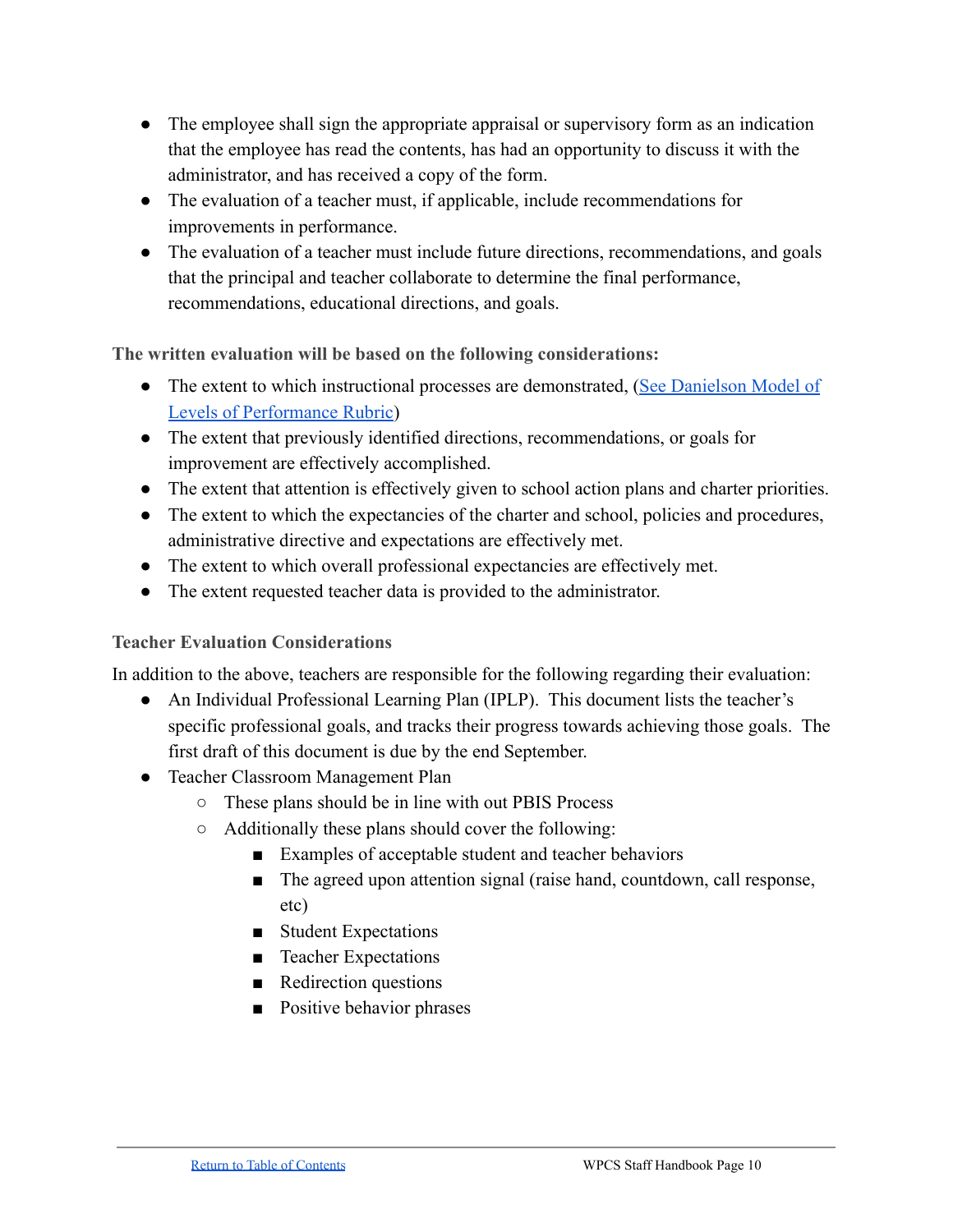# <span id="page-10-0"></span>SECTION III - PROTOCOLS AND PROCEDURES

# **PROFESSIONALATTIRE**

White Pine Staff is expected to dress no more casually than "Business Casual."

**Business Casual Attire for Women**

- Khaki, corduroy, twill, or cotton pants or skirts, neatly pressed
- Sweaters, twinsets, cardigans, polo shirts, or knit shirts

**Business Casual Attire for Men**

- Khaki, gabardine, or cotton pants, neatly pressed
- Cotton long-sleeved button-down shirts, pressed, polo shirts or knit shirts with a collar
- Sweaters
- Tie optional

Footwear should be in good repair. No flip-flops. Jeans are appropriate during "spirit" days. Please refer to the following article for more information on what professional attire looks like at White Pine: [The Balance: Business Professional Attire](https://www.thebalancecareers.com/business-casual-attire-2061335) vs. Business Casual Attire

#### **PROFESSIONAL BEHAVIOR**

As role models for students in the WPCS, teachers, coaches, activity advisors, and supervisors are expected to set an optimal example. The following list is not intended to be inclusive of all the expectations of professional behavior; it simply serves as a guide for athletic and activity personnel as well as the classroom teacher:

- 1. Alcohol is not to be used when in direct supervision of students, while on school property, or anytime while on student field trips.
- 2. Tobacco is not permitted on any WPCS property.
- 3. Foul and abusive language or insulting gestures are not to be used or directed toward students, officials, or any other person associated with the activity or contest.
- 4. Abusive physical contact with students is prohibited.
- 5. The taunting of officials, other participants in the activity, or any other person associated with the activity is prohibited.
- 6. Conduct, which may result in verbal and/or physical fighting or inciting individuals to antisocial behavior, is prohibited.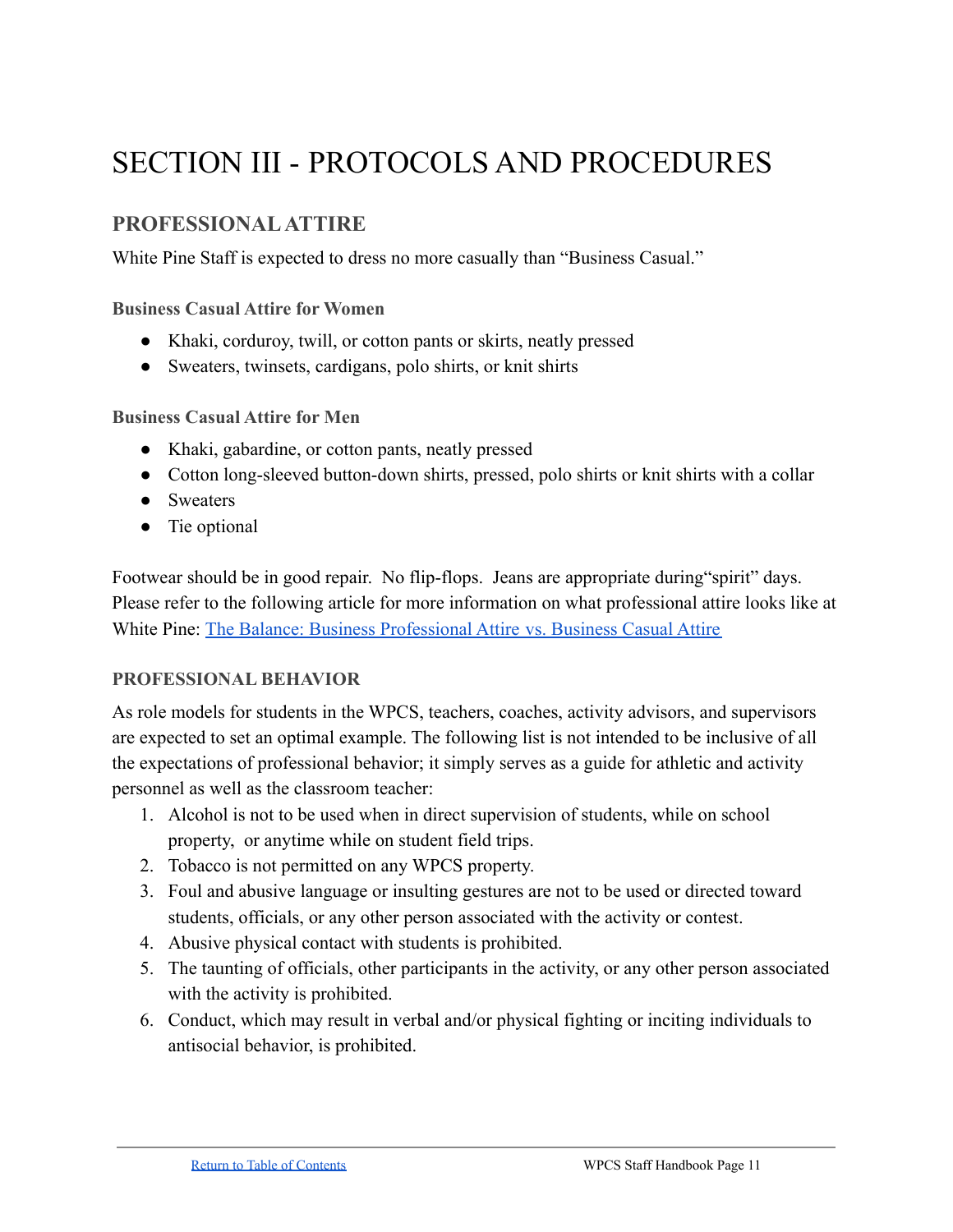7. Demonstration of and adherence to the highest standards of sportsmanship is the ideal. Teachers, coaches, activity advisors, and supervisors must instill in students their responsibility to also abide by these rules.

# **ADMIN ASSISTANTS**

The office secretarial staff has definite assignments and duties. Teachers should not ask them to do typing or copying. All assignments given to the secretaries must come from the administration.

# **TEACHER WORK AREAS**

Students are not allowed in teacher work areas during school hours without permission. Teachers using copy machines, paper cutters, etc. are expected to dispose of used copies, scrap paper, etc.

# **CLASSROOM INTERRUPTIONS**

Classroom instruction is the top priority of the school. At no time should teachers be interrupted during instruction, unless in case of an emergency. If you feel that you have an urgent matter that cannot wait, please contact the building administrator with your concerns. Staff shall not enter a teacher's classroom unannounced without explicit permission each time from that teacher or an administrator.

Staff will communicate with one another using email throughout the school day so as to not interrupt the flow of instruction. If parents would like to speak with a teacher during the school day, they may leave a message, and the teacher will respond within 24 hours at their earliest convenience.

# **TEACHER WORK HOURS**

Teachers are required to work following the school calendar. Teachers are on duty from 8:00 a.m. to 4:00 p.m. daily. Teachers are to remain on campus during this time. In the event of an emergency or special request, you must see the principal or designee and sign out in the main office.

Classified Staff's hours are dictated by their personnel action form.

# **LEAVING CAMPUS DURING WORK DAY**

If a teacher needs to leave campus during the school day, they need to communicate with either the building administrator, or administration assistant, as they are leaving the building.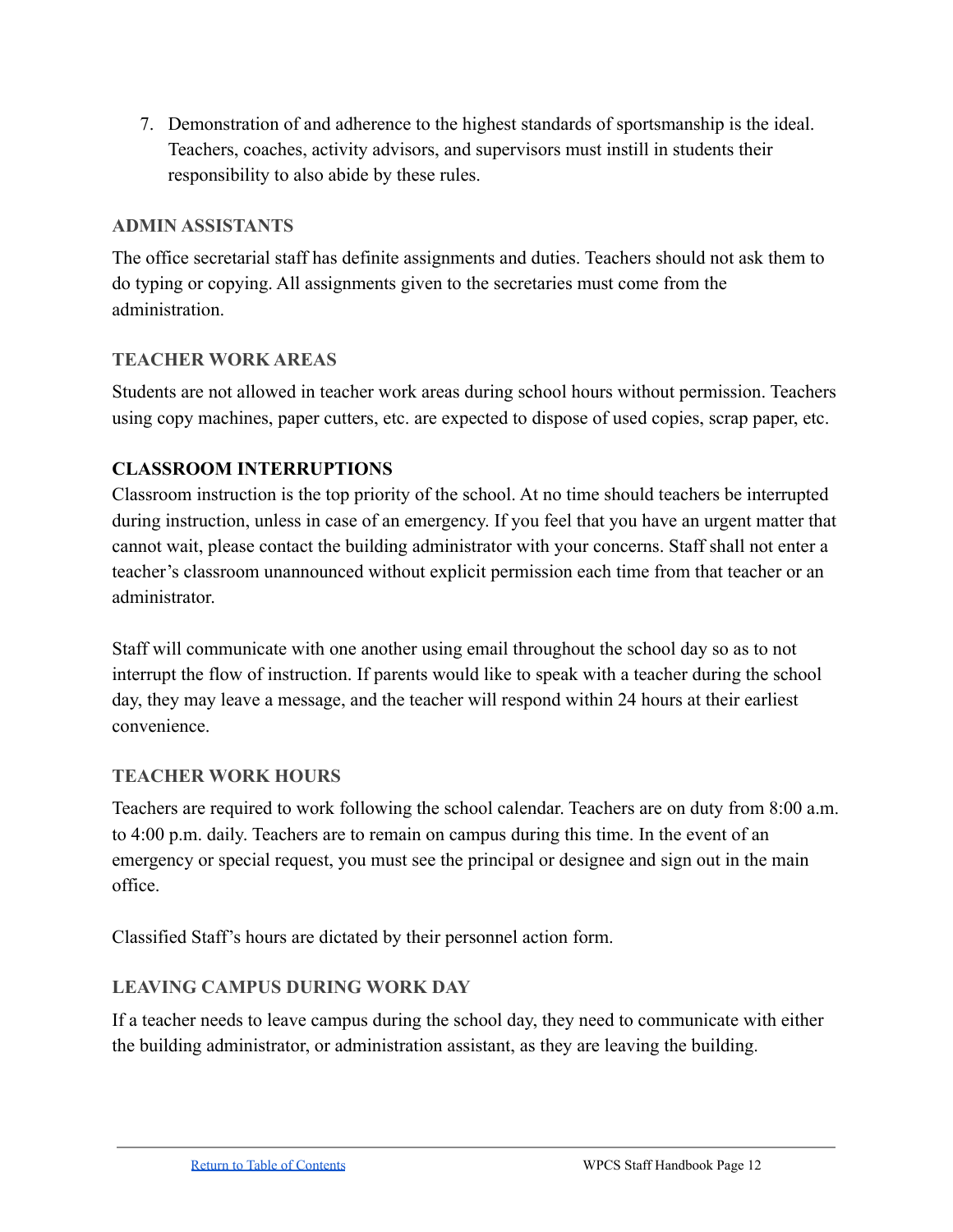#### **PERSONAL INFORMATION**

Teachers are required to provide the school's administrative assistant with their current home address, home phone number, cell phone number, and emergency contact information. This information must be kept up to date.

### **PERSONNEL FOLDERS**

Each teacher's personnel folder may be inspected by the teacher at any time in the presence of an administrator. Evaluations must be reviewed and signed at the time of the final evaluation. Personnel folders may not be taken from the main office. No material can be added to a teacher's folder without the teacher's knowledge and signature.

#### **PAYDAY**

Payday is the 20th of every month. In the event the 20th falls on a weekend or federal holiday, payday will be the last business day prior to the 20th.

#### **PERSONAL LEAVE**

Employees qualifying for personal leave are required to request time off on TimeClock Plus at least 4 business days prior to the date to be used. All full-time employees receive three (3) personal days a year. Personal leave is non-cumulative and non-transferable. Any unused personal days for that school year will be paid out \$100/day in the regular June payroll.

# **SICK LEAVE**

All full-time employees qualify for ten (10) sick days per year allocated on September 1st and do not expire. "Sick leave" means a leave of absence, with pay, for a sickness suffered by an employee or his or her immediate family. Immediate family for purposes of sick leave shall mean the employee's spouse and children residing in the employee's household. Please check the PERSI guidelines on sick days and retirement benefits.

#### **BEREAVEMENT LEAVE**

An employee who has a death in the immediate family shall be eligible for bereavement leave. Immediate family for purposes of bereavement leave shall mean family member or other person who has had a significant impact on the employee's life. The Director of Schools shall have the authority to give bereavement leave for up to five days. Bereavement leave of greater than five days must be approved by the Board of Directors. Such leave shall not exceed ten days and it shall be the discretion of the Board as to whether such additional days are with or without pay and/or the application of other possible paid leave benefits can cover such absence with pay.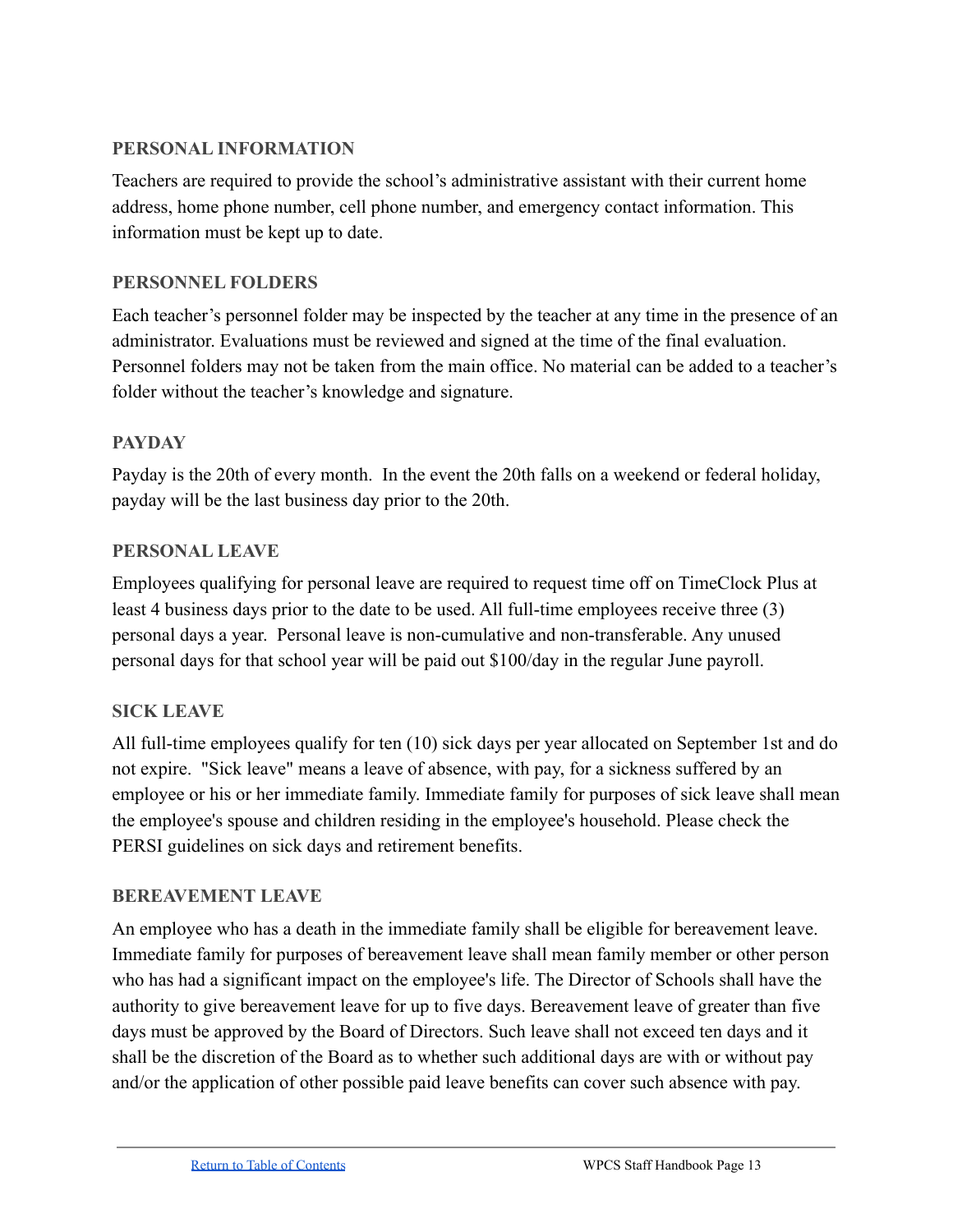# **STAFF ABSENCES & REQUESTING A SUBSTITUTE IF NEEDED**

All staff members are required to engage in the following procedures when requesting leave:

Requests made at least four (4) business days prior to the absence:

- Enter the request on TimeClock plus.
- TimeClock Plus is also the format for requesting a sub if needed and uploading substitute lesson plans.
- When requesting a specific sub, please reach out to that sub at this time to confirm.

In case of an emergency (less than 4 days):

- If requesting a substitute the morning of, please contact your building principal directly via voice call or text message.
- $\bullet$  Lesson plans for substitutes need to be electronically sent to the office  $@w$  proxess cougars.

#### **SUBSTITUTE TEACHER PREPARATION**

A subfolder will be in the office for substitutes. At a minimum, teachers must have the following available for substitutes:

- Current Lesson plans
- Emergency lesson plans
- Seating chart
- Student health and behavior issues which the substitute should be aware
- Protocols for special education and 504 students should be noted

Immediately report to the principal or director of schools any serious concerns regarding a substitute teacher's performance.

#### CLASS ATTENDANCE/GRADE BOOK

Attendance/grade records are a part of the WPCS permanent record system. Care should be taken when entering data; teacher's entries become legal records. Refer to instructions regarding the procedures for keeping the attendance/grades accurate. See the administration for any questions.

#### **NO EARLY RELEASE OF CLASSES**

Do not release classes early at any time, except at the request of the administration.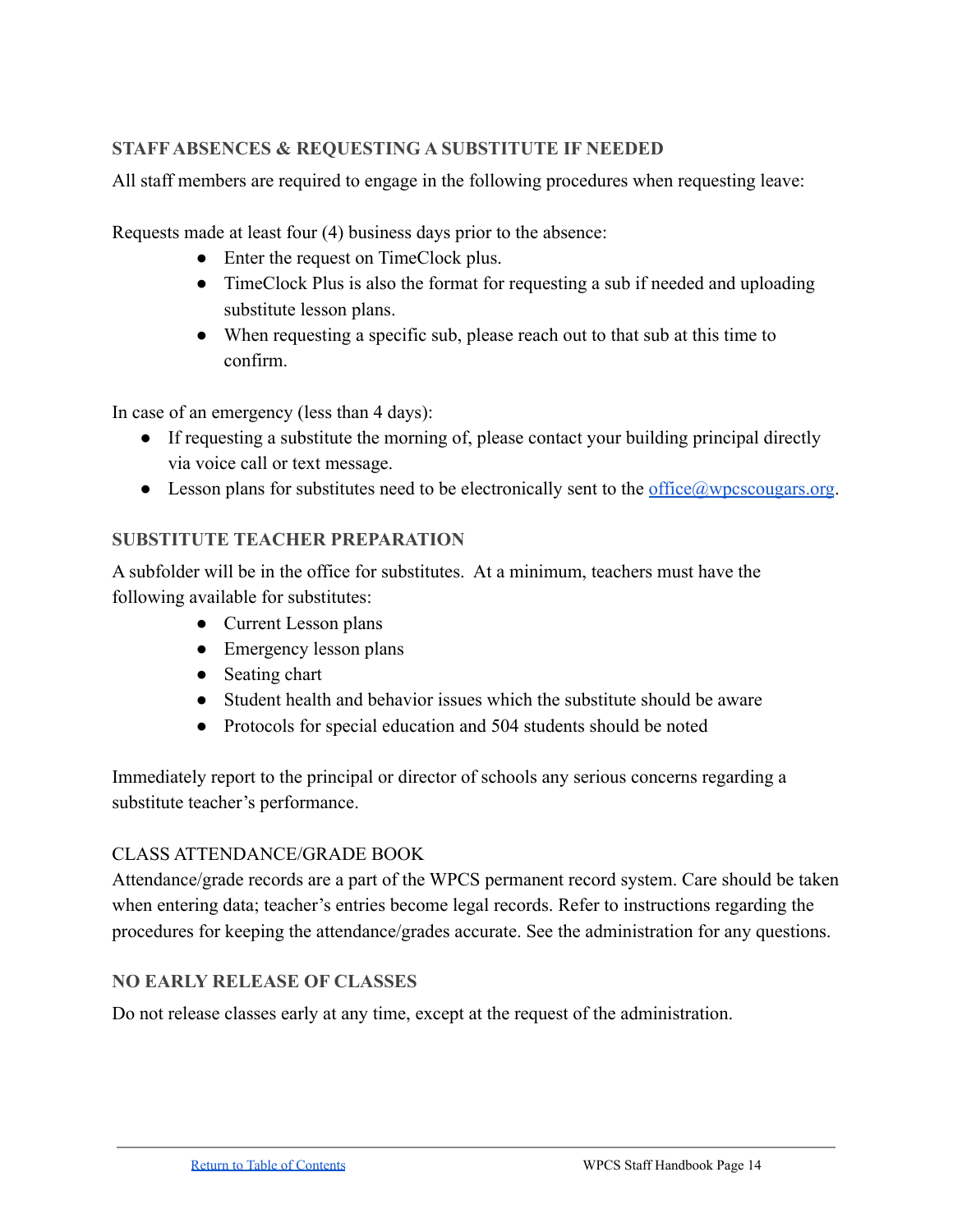### **SUPERVISION OF STUDENTS**

Teachers, at all times, are responsible for the conduct and safety of students and must see that students observe safety rules. To monitor the classroom, teachers should be at the doorway when students enter. Teachers should not, under any circumstances, leave the class until the class time has ended and the students have left the room. In order to help ensure a safe, positive, and respectful learning environment, students must be supervised at all times during school hours and school-sponsored activities. If an emergency arises, teachers are to notify the office for assistance to receive classroom coverage. Students are not to be requested to stand unattended outside the classroom.

The following guidelines will serve as our procedure for supervision:

- Students are not to be left unattended in classrooms, hallways, or outdoors.
- Teacher/aides assigned duty must report to duty to assist in monitoring the students.
- Teachers must be on time for duties.
- Teachers walk, or monitor, their classes to and from special activities, including lunch and recess, providing appropriate supervision.
- All teachers must enforce school rules consistently.
- Students are not allowed to come early to the classroom before school unless a pass is provided by the teacher.

# <span id="page-14-0"></span>**KEYS**

At no time may school keys be given to students for any reason. Teachers who lose keys are required to report this to the principal immediately and pay the fee to re-key the affected building.

# **UNOCCUPIED CLASSROOMS MUST BE LOCKED**

The rooms of the school are not to be unlocked for any reason without the knowledge of the staff personnel responsible for the room. If a teacher plans to leave the classroom for lunch, the room must be locked and student supplies taken to lunch in advance. All teachers will be issued a room key. If the room is unoccupied, the empty room is to be locked.

# **VISITOR ACCESS**

WPCS and WPSA are both considered a "closed campus" to maximize the safety of staff and students. School visitors must check in to the office and receive permission from an administrator to access the campus.Visitor badges will be issued at the front counter. Staff members must direct any visitor not wearing a visitor badge to the front office. The office is to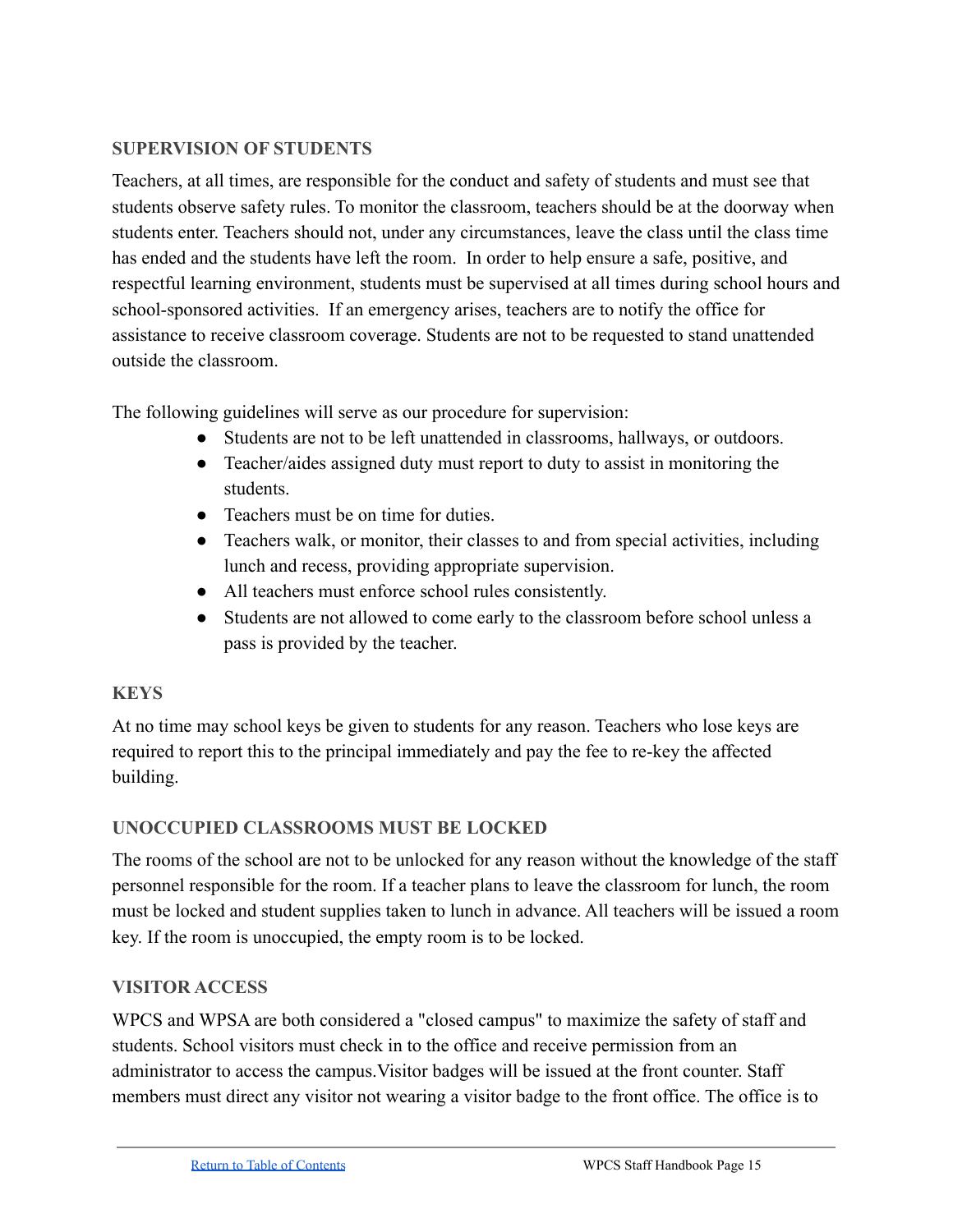be notified in advance by the teachers of any invited guests to present in his or her classroom. Classroom instruction and learning are not to be interrupted, unless an emergency arises.

# **STUDENT VISITORS TO CLASSROOMS**

Student visitors may not be on campus during the academic day, or while classes are in session. Send all student visitors to the main office. With administrative approval and teacher appointments, student visitors may visit after dismissal. The exception is that prior arrangements are made through the principal, for educational purposes, and appropriate passes and official notification are provided in advance.

#### **NEPOTISM**

It is not uncommon for a Charter School to employ people who are related to one another or romantically involved with one another. However, it is inappropriate for one family member or romantic partner to have direct influence over the other's conditions of employment (i.e., salary, hours worked, shifts, evaluation, etc.). For the purpose of this policy, family members or romantic partners are defined as spouse, domestic partner, daughter, son, parent, grandparent, grandchild, sister, brother, mother-in-law, father-in-law, daughter-in-law, or son-in-law.

# **COMMUNICATIONS**

#### **EMAILS**

The majority of correspondence will be communicated via email. Each teacher is responsible for checking their email account. When communicating orally, it is recommended to follow up such conversations with an email summary.

# **COMMUNICATION REGARDING STUDENTS**

Communication regarding students is always considered confidential, and it is privy only to the following teams:

- PLC
- SPED
- RTI
- PBIS
- Admin

Discussing specific student concerns in a public setting is inappropriate and to be avoided. See section discussing [FERPA](#page-31-0) for more information.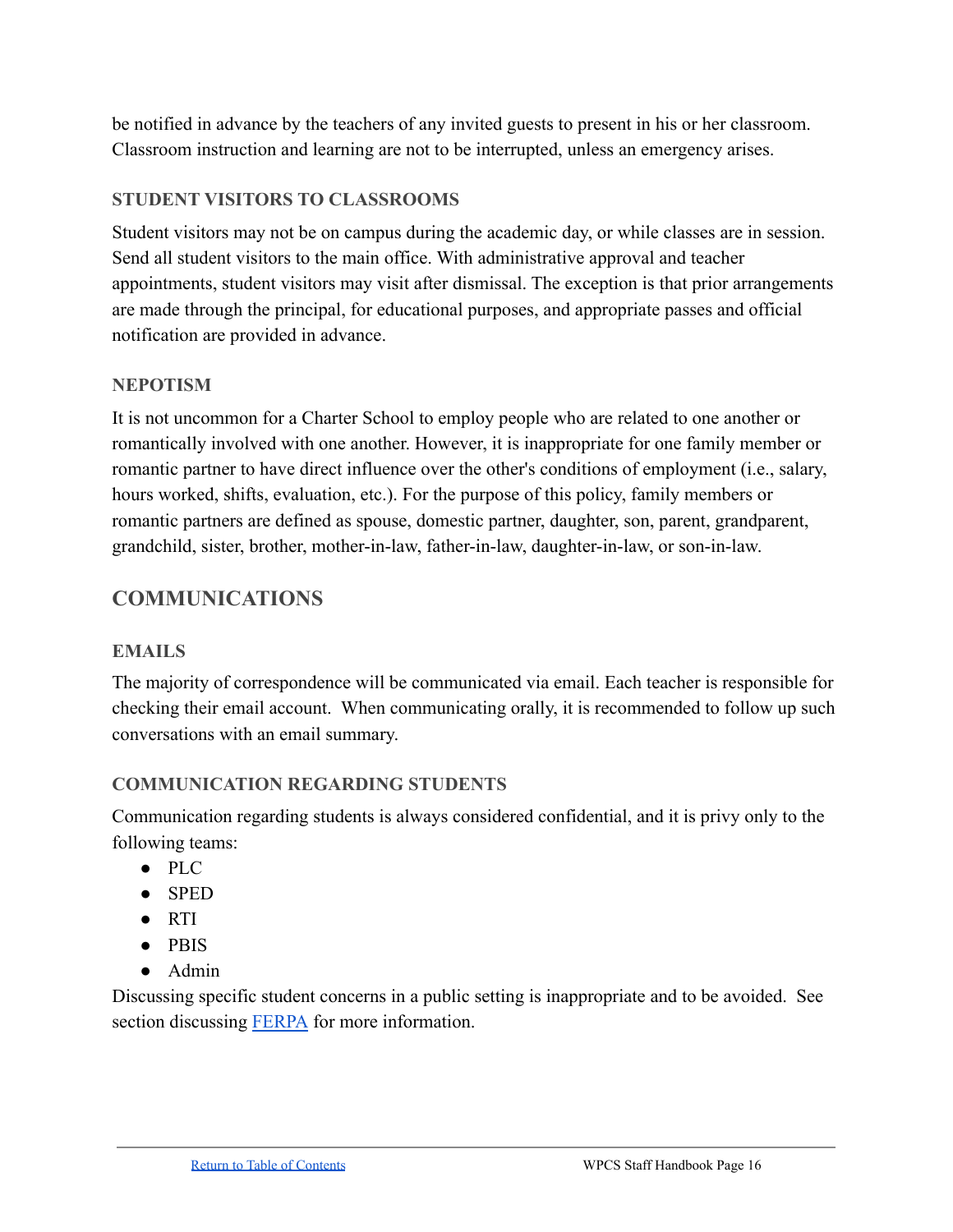# **PARENT COMMUNICATION**

Parents may want to discuss their child during instructional time. Parents can send e-mail messages to the teacher. Classes will not be disturbed, except in cases of absolute emergency, and then only with the approval of the principal. Teachers are expected to maintain a positive parent/teacher relationship and communicate with parents within 24 hours of a message.

# **PARENT/GUARDIAN CONFERENCES AND MEETINGS**

Parent/teacher conferences are an opportunity to provide communication with parents, resolve issues, and build relationships. A teacher, parent/guardian, counselor, or administrator may initiate a conference.

Teachers will generally be given twenty-four hours notice requesting their attendance at a parent/guardian conference. Teachers are expected to honor any request for their presence at a parent conference. Prior to the conference, a teacher or parent/guardian may request that an administrator or counselor be present at a parent conference.

Conferences, where multiple teachers are involved, will be facilitated by a designated teacher, unless a counselor or administrator is present. The teacher, counselor, or administrator will document the conference and decisions made using the form provided by the counseling department. The conference facilitator will promote a professional and collegial atmosphere. Teachers will present their information to the parent/guardian based on the order the teachers arrived at the conference unless an alternative order is mutually agreed to prior to the teachers arriving at the conference.

Scheduled parent/guardian conferences are not an optional activity for teachers and take precedence over student activities or coaching. If a teacher is unable to attend due to an emergency, it is necessary to contact an administrator.

Teachers are expected to conference with parents as often as necessary, particularly before problems develop. Teachers and counselors must maintain records of all parent-teacher contacts.

# **CONTROVERSIAL ISSUES**

Individuals or any group of people define a "controversial issue" as any problem, which society is in the process of debating and for which more than one solution may be offered and supported. The teaching or indoctrination of religious or sectarian beliefs, in public schools, is specifically prohibited at WPCS. When addressing a "controversial issue" in your classroom, please consider the following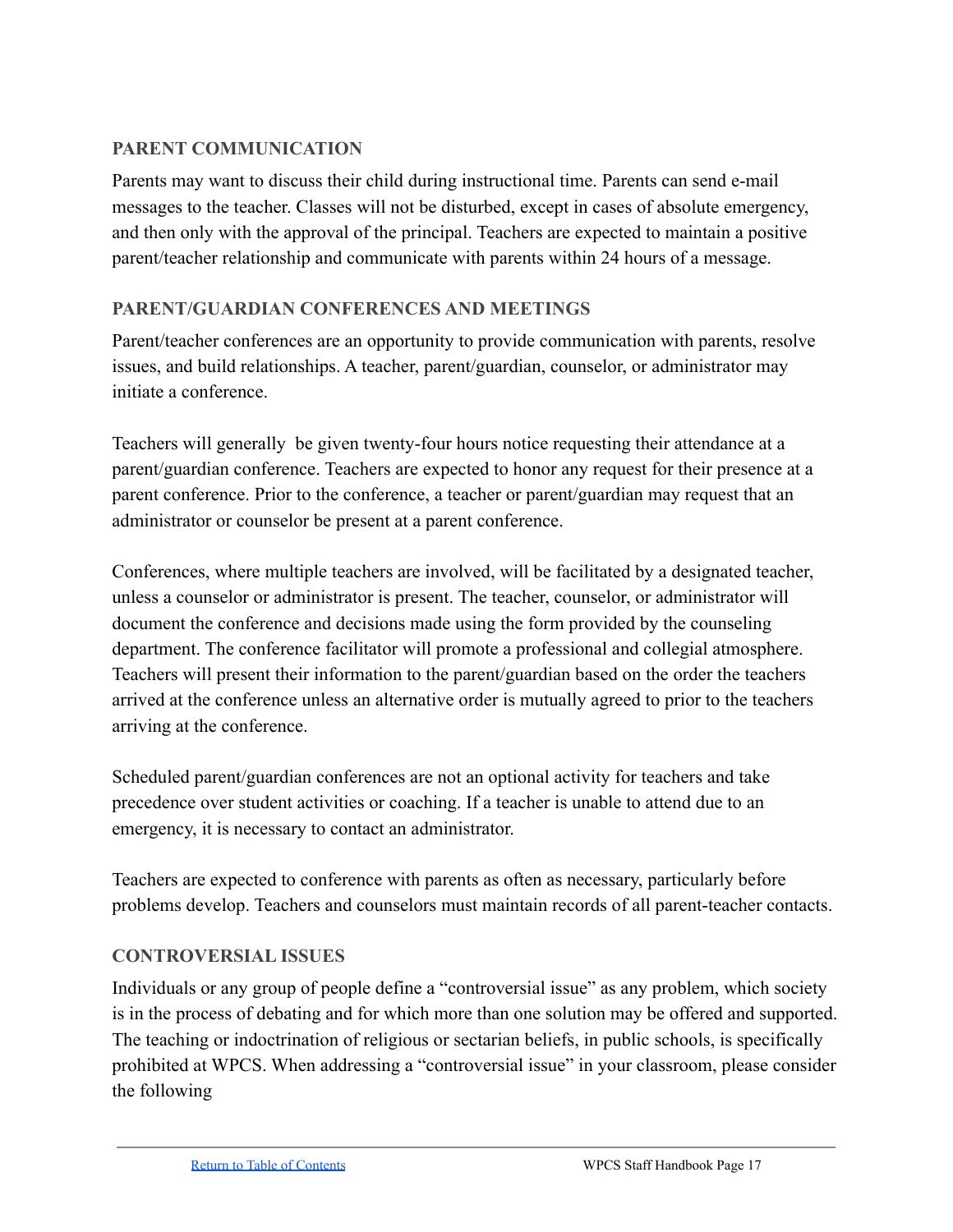- 1. Determine the impact the information will have on the educational standards and/or the students' awareness.
- 2. Review all instructional information, topics, and/or subject matter, materials, and the methodologies or strategies with the school administration, for approval, prior to controversial issue presentation or discussion.
- 3. Provide a continued and consistent practice of maintaining communication (oral and/or written) between the school and the parents/guardians.
- 4. During class, assure that content is part of the assigned teacher curriculum.

# **REPORTING ACCIDENTS**

All accidents, which happen while on duty, should be reported immediately to the principal and obtain proper paperwork to complete. All student and staff accident reports must be completed within 24 hrs of the incident. Please notify human resources or your building principal prior to seeking medical assistance after the reported incident.

Employees with loss-time accidents must obtain a "Return to Work Authorization" and submit to Human Resources prior to their return to work.

# **LEAVING CAMPUS WITHOUT PARENT**

Teachers are not allowed to permit students to leave campus. Students must be picked up by an authorized person and signed out in the office.

# **REPORTING ABUSE OR NEGLECT OF CHILDREN**

Staff members who suspect or are aware of possible child abuse/neglect are required to report their concerns directly to the school counselor. The counselor will assist the staff member in filing the abuse/neglect report within 24 hours.

# LINK TO STAFF PROCEDURAL POLICY: [REPORTING ABUSE OR NEGLECT OF CHILDREN](https://docs.google.com/document/d/1CuT0ytmLjuBwN7yUaNpSX3_1riy5GpuAoRJm06jVFAY/edit#)

# **HALLWAYS AND BREEZEWAY**

Whether in the elementary school or STEM Academy, it is important to remember that teachers have hallway or walkway supervisory responsibilities throughout the day. At the elementary school teachers are to walk their students to and from activities quietly and respectfully. At the STEM Academy, each teacher is to be at his/her doorway between class periods, before and after school, and when students are present in the hallway or breezeway.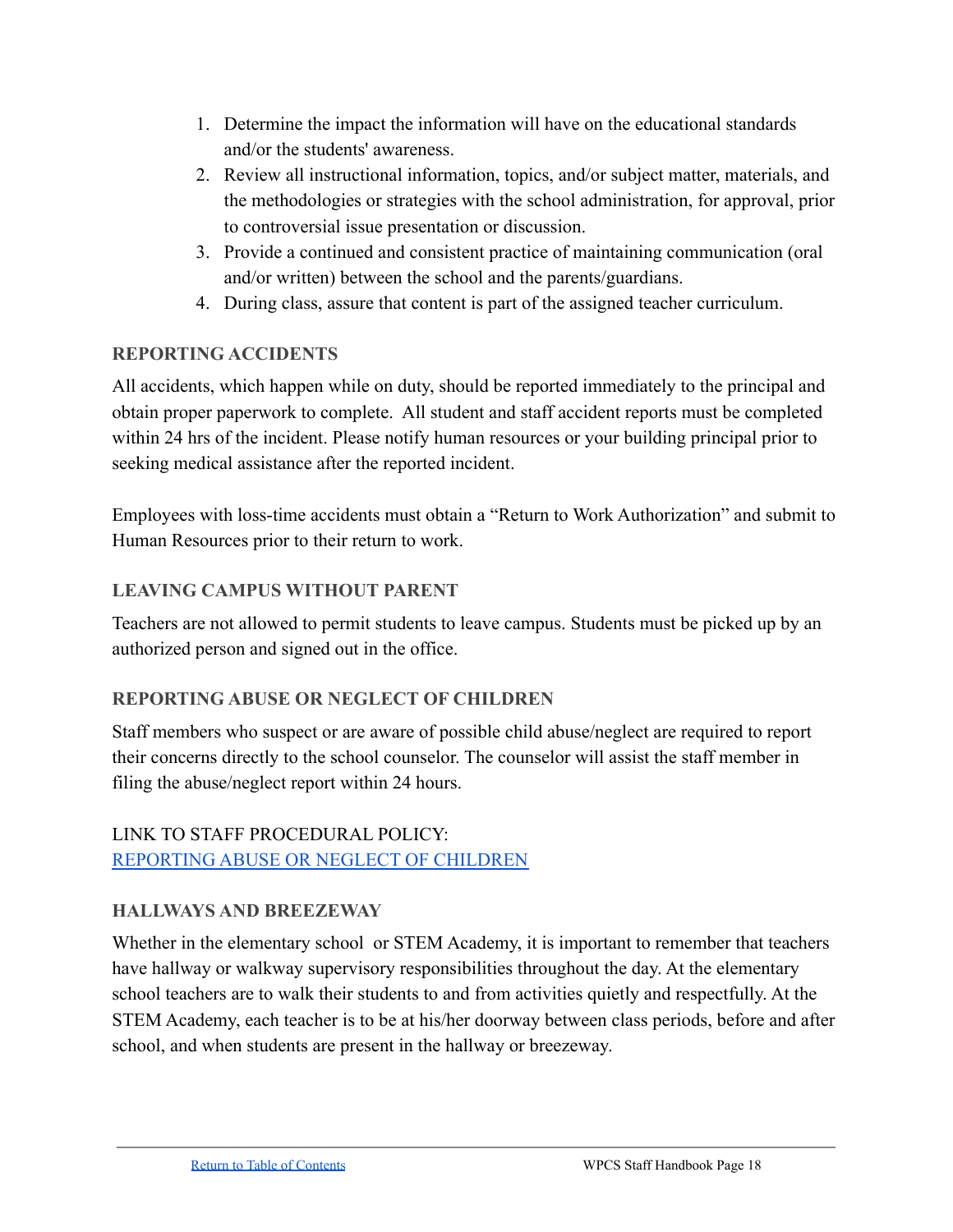#### **UNSATISFACTORY PROGRESS COMMUNICATION**

The teacher is to communicate with the parent weekly to work cooperatively to improve the student's progress. Teachers are to maintain copies of the parent communication log to provide to the administration upon request. Teachers cannot fail a student without numerous attempts to improve the student's academic progress and documented communication with the parent.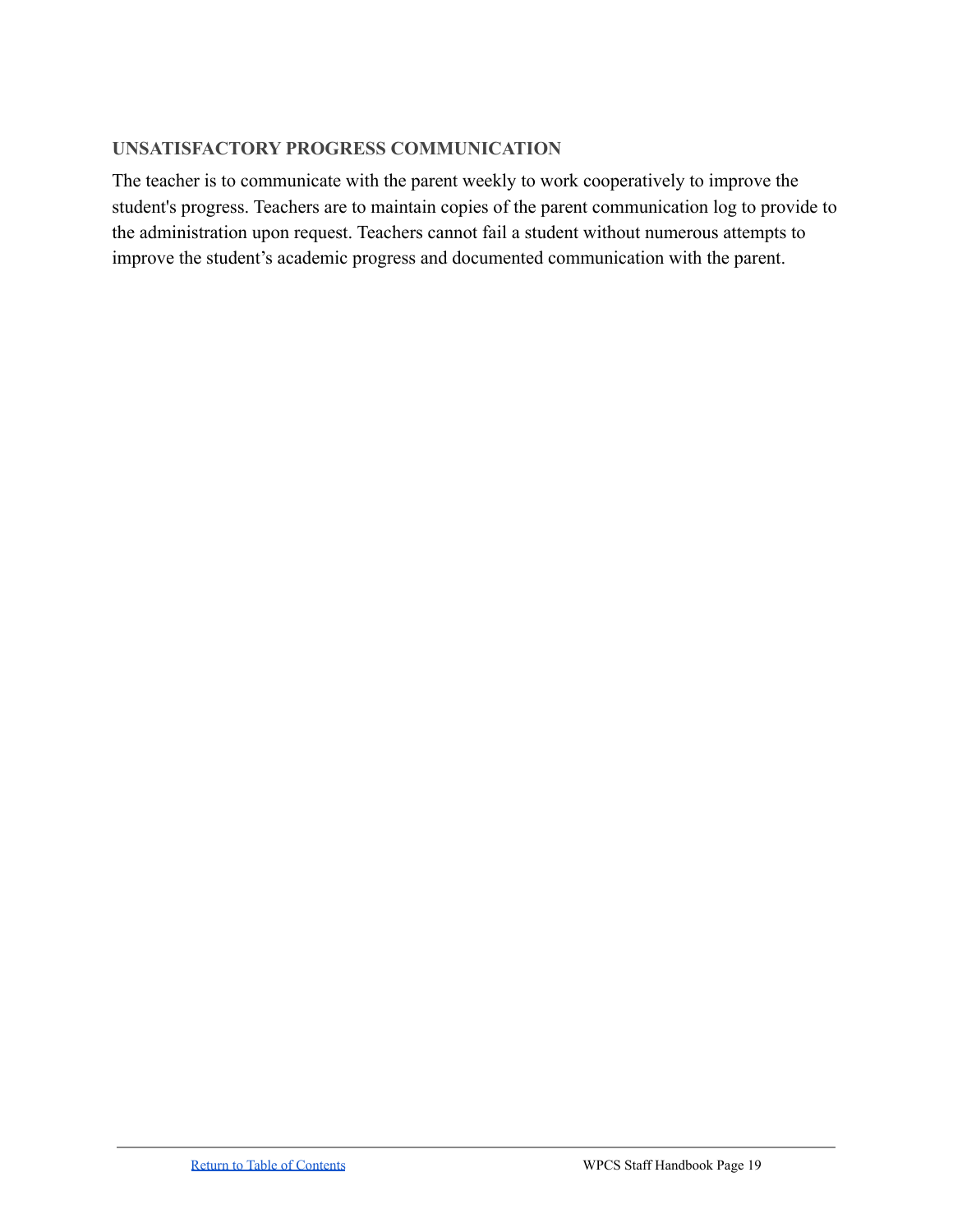# <span id="page-19-0"></span>SECTION IV - ATTENDANCE AND DISCIPLINE

# LINK TO STAFF PROCEDURAL POLICY:

[ATTENDANCE POLICIES AND DISCIPLINE PROCEDURES](https://docs.google.com/document/d/1r1cjZUZ-sak9naeCNZdiEbqTQoBHps3N_Ldsznju_DU/edit#heading=h.lgks119djtai)

# CLASSROOM DISCIPLINE

Classroom procedures and rules must be communicated clearly to students and parents. All teachers should submit a [classroom management plan](#page-14-0) as part of every teacher's Professional Learning Plan.

# COUNSELOR REFERRALS

The counselor at the school is here to support the following student concerns:

- Poor academic progress
- Misplacement of the student
- Emotional or psychological problems
- Develop Graduation Plans for HS students

### **STUDENT/COUNSELOR CONFERENCES**

Students may be received in the counseling office with or without an appointment before and after school, or in an emergency situation, as determined by a school staff member. Students are to sign in and wait to be announced. Students, parents, and staff members may submit a [Request](https://docs.google.com/forms/d/e/1FAIpQLScZuWb_jh4EECCaNKT6c1OfzSdgxkPAtbJp2wB7DM9wmY3OdA/viewform) [to See a Counselor Form](https://docs.google.com/forms/d/e/1FAIpQLScZuWb_jh4EECCaNKT6c1OfzSdgxkPAtbJp2wB7DM9wmY3OdA/viewform). The counselor will then use the form to respond to the student's needs in a timely manner.

#### DETAINING STUDENTS

Teachers are not to detain students, thus impacting the students' next class or lunchtime. Students are not to be deprived of necessary time to eat lunch, either for punishment or for special help. When it is necessary for students to make up time or receive special help, the teacher may request them to report before school in the morning, or detain them after school for not more than one hour with 24 hour documented prior notice to parents.

#### **DISCIPLINE REFERRALS**

Student behavior which is manageable through reasonable classroom intervention should be documented using the **PBIS** rewards system. In addition to this documentation, teachers and staff are expected to contact home.

Sending a student to the office or cougar den should be considered a last resort only when: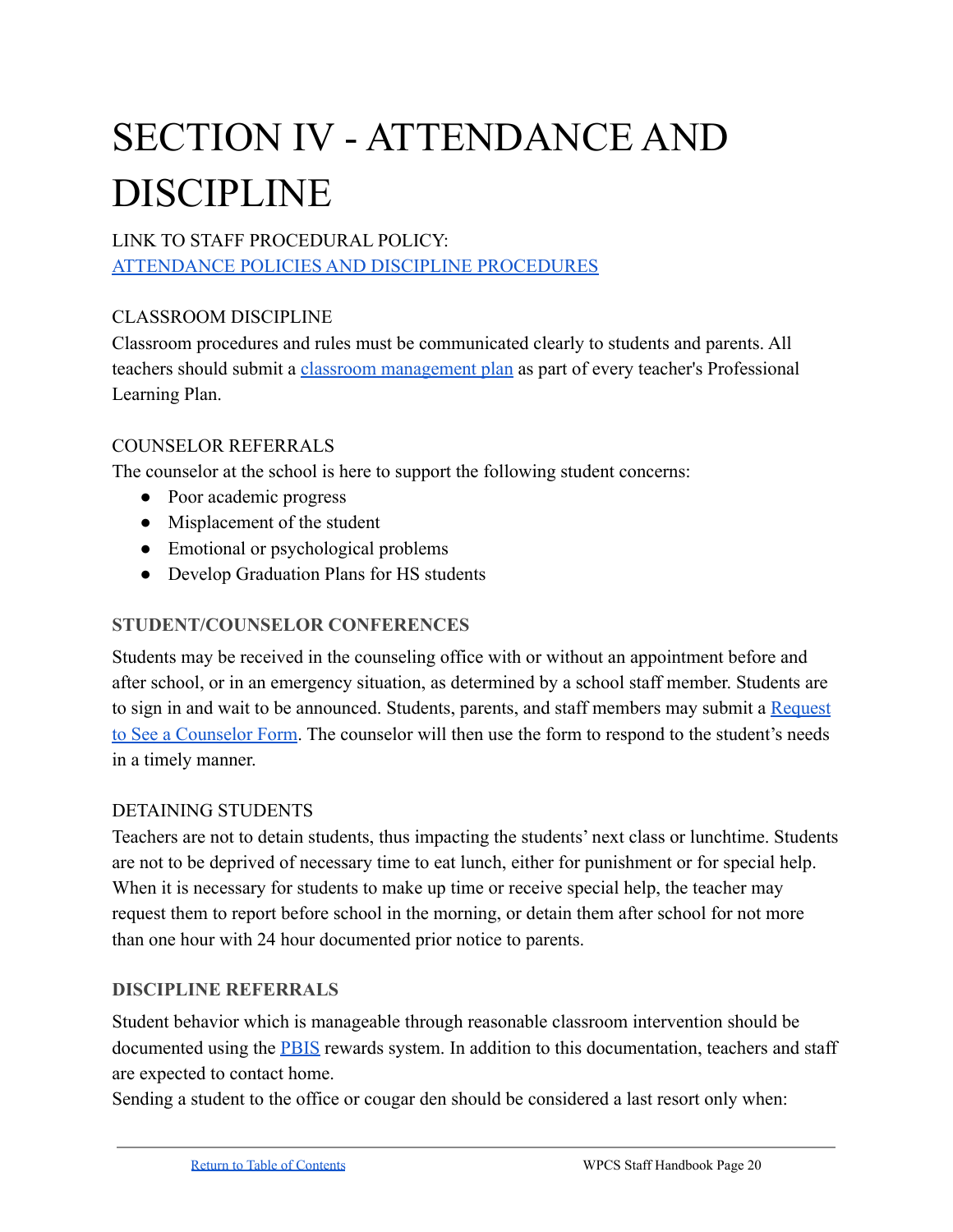- The student's behavior poses a safety concern.
- The behavior is chronic and the teacher has already exhausted all reasonable intervention options.

In general, student behavior is best managed within the classroom by the classroom teacher.

# **SUSPENSIONS**

The administration of the school will decide whether or not a student is to be suspended based upon school policy, the severity of the behavior, and that administrator's personal judgement. Teachers do not suspend students.

# **HALL PASSES**

- Hallways and breezeway passes are required of all students who are in the halls or passageways during class time.
- Students must have a pass from a teacher to go to the office for health reasons. The office personnel will not hold a student for more than twenty minutes. If a student is too sick to return to class, the student will be sent home.

# **CORPORAL PUNISHMENT/PHYSICAL CONTACT WITH STUDENTS**

Corporal punishment is never to be used at WPCS. Only staff members with the necessary training may physically restrain students, or physically remove students from classrooms. If a student needs to be physically restrained or removed, please contact the office. If possible, remove the other students from the situation.

# **TEACHERS ARE FORBIDDEN FROM SEARCHING STUDENTS**

Under no circumstances should a teacher search a student's person or personal belongings. Please notify an administrator if you feel such a search is necessary.

# <span id="page-20-0"></span>**NON COMPLIANT BEHAVIOR IN EMPLOYEES**

Administrators keep a detailed case-file of non-compliant practices of district employees. This case may be opened as a result of an observation or the receipt of a formal grievance by another employee. While adding notes and documentation to this file, White Pine administrators shall consider the following.

- The contents of this case-file are strictly confidential. At no point shall the contents of the case be shared with any party other than other members of the admin team only if and when appropriate.
- Unless circumstances dictate otherwise, building administrators shall alert the district administrator or business manager when looking to begin a case.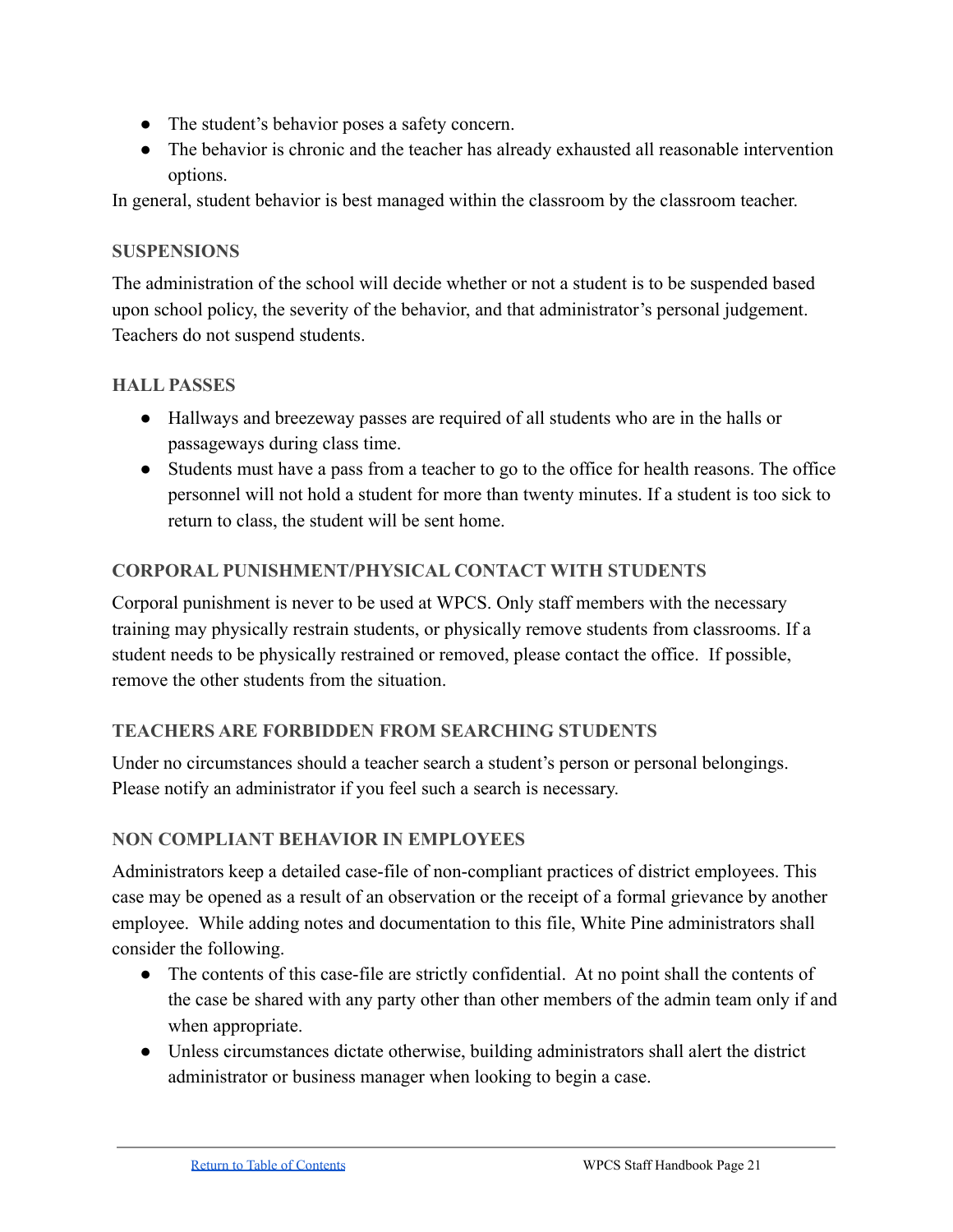- Any accounts or notes completed by the administrator managing the grievance in question should be free from value-laden language.
- Such accounts are necessary aspects of three-point conversations and represent good faith engagement in due process.
- Unless circumstance dictates, minor non-compliant practices/patterns of practice documentation should show approximately three formal or informal attempts by the administrator to intervene. These interventions should be thoroughly documented. If the behavior is deemed severe enough to skip any attempt at intervention, the employee shall be immediately suspended, and only allowed to return to campus upon board review of the notice of employee discipline. Interventions may include the following:
	- Meeting and discussing the issue with an administrator
	- Meeting with employee's PLC team lead
		- The administrator may task the PLC team lead with working with the teacher. If the administrator chooses to take this action, he or she should be clear with the teacher in question why they are working with the PLC team lead, explaining the non-compliant behavior case management process.
		- If the teacher gives the administrator permission, the PLC team lead may be brought into the process. Otherwise, the administrator will conduct the interventions him/herself.
		- Refusal of permission to bring others into the case is the right of the teacher in question and shall not be considered a mark against them throughout the management of their case and is not to be included in any ultimate notice of discipline.
	- Completing additional relevant SafeSchool coursework.
		- SafeSchool coursework may count as a single intervention. Enrolling a teacher in three SafeSchool courses will only count once, and it is insufficient to satisfy the three-intervention requirement.
		- The exception to this rule is if the notice of discipline is a result of failure to complete SafeSchool course work.
		- A meeting to review the SafeSchool course and how the teacher plans to implement it in his/her practice is necessary and does not count as a separate intervention.
- The process of managing a noncompliant practice case shall last no longer than four work weeks.
- If this process does not result in a Formal Notice of Discipline after the four weeks, the administrator will determine the file "closed" and deem the interventions provided as "successful." Closed ENPCs and their contents are not to lead to termination before the term of the employee's contract is complete. If the employee receives a separate notice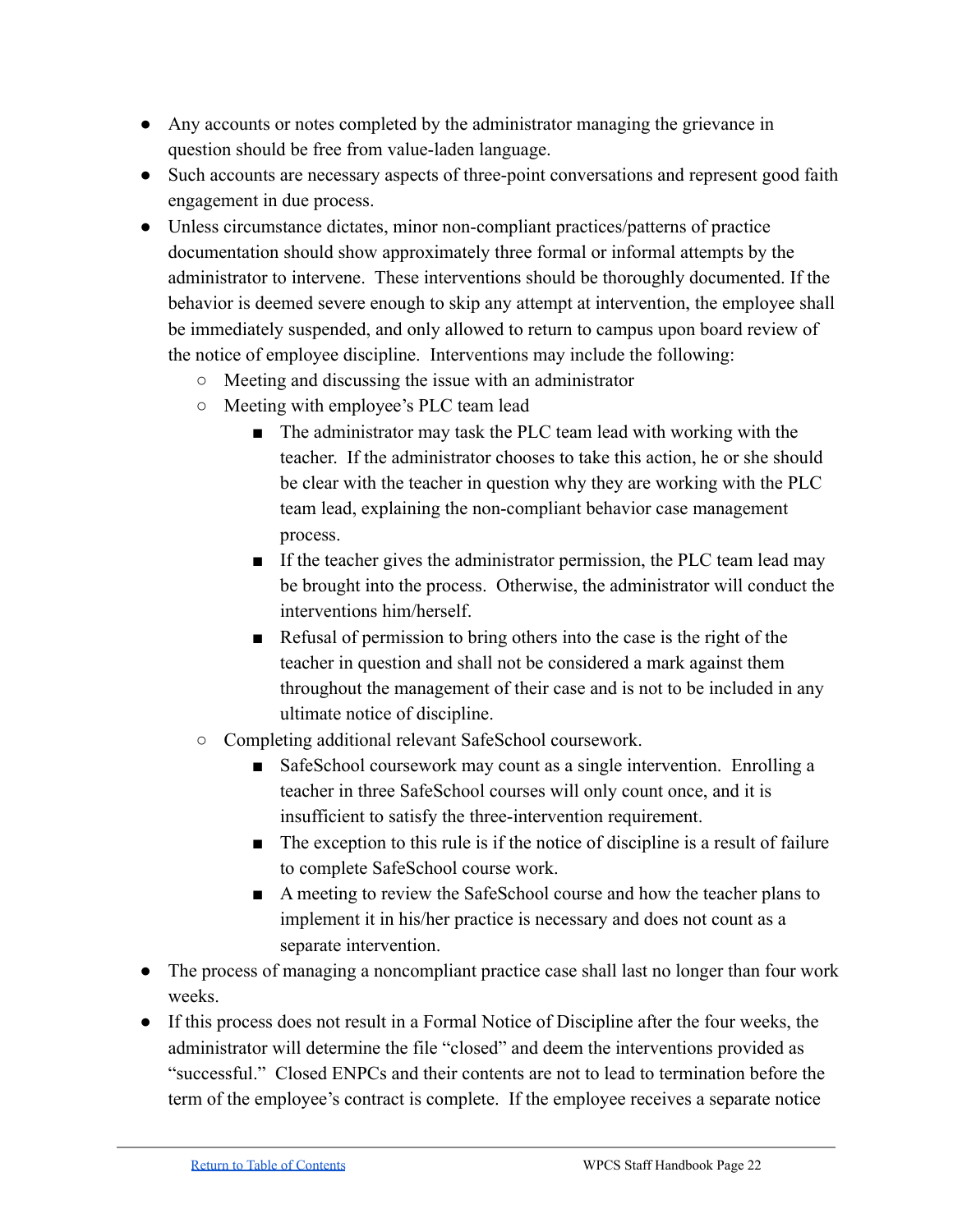of discipline for an unrelated issue. At this point, the managing administrator may decide to reopen the case file. If the employee has received a notice of discipline recommending termination, the reopened case may be used as evidence for the termination of the employee. An employee shall not be terminated without a notice of discipline.

• The administrator is not required to inform the employee that an ENPC has been opened, though it is generally best practice to ensure that the case most likely results positively. If the employee asks whether one has been opened, it is generally best practice to divulge that one has. There is no appeal process for an ENPC

# **NOTICE OF EMPLOYEE DISCIPLINE**

A Notice of Discipline (NOD) (see Appendix G), shall be issued in the following circumstances:

- Minor—In the cases of minor non-compliant practices, a NOD will be issued to the employee after three documented attempts by the building and/or district administrator to intervene on the non-compliance behavior.
	- Generally, a minor notice of discipline will constitute sufficient grounds for termination. A notice of discipline must be sighed by the administrator who was in charge of the proceeding ENPC, the district administrator/superintendent, and the business manager.
- Major—In cases of major non-compliant practices, the employee in question shall be immediately suspended while an investigation is conducted. Please see personnel policies for more information.Non-contract employees are not protected by this process, though their supervisor may follow the steps of the non-compliant practice case management process to aid in the development of the employee.

Department supervisors and building administrators may only recommend the termination of employees to the directors of schools, finances, and/or operations. Department supervisors and building administrators may not terminate subordinate employees.

# [WHITE PINE CHARTER SCHOOL FORMAL NOTICE OF DISCIPLINE.pdf](https://drive.google.com/file/d/1z7dFPyWNE5Nu6CVbhxb0WVng9xJy8Xcf/view?usp=sharing)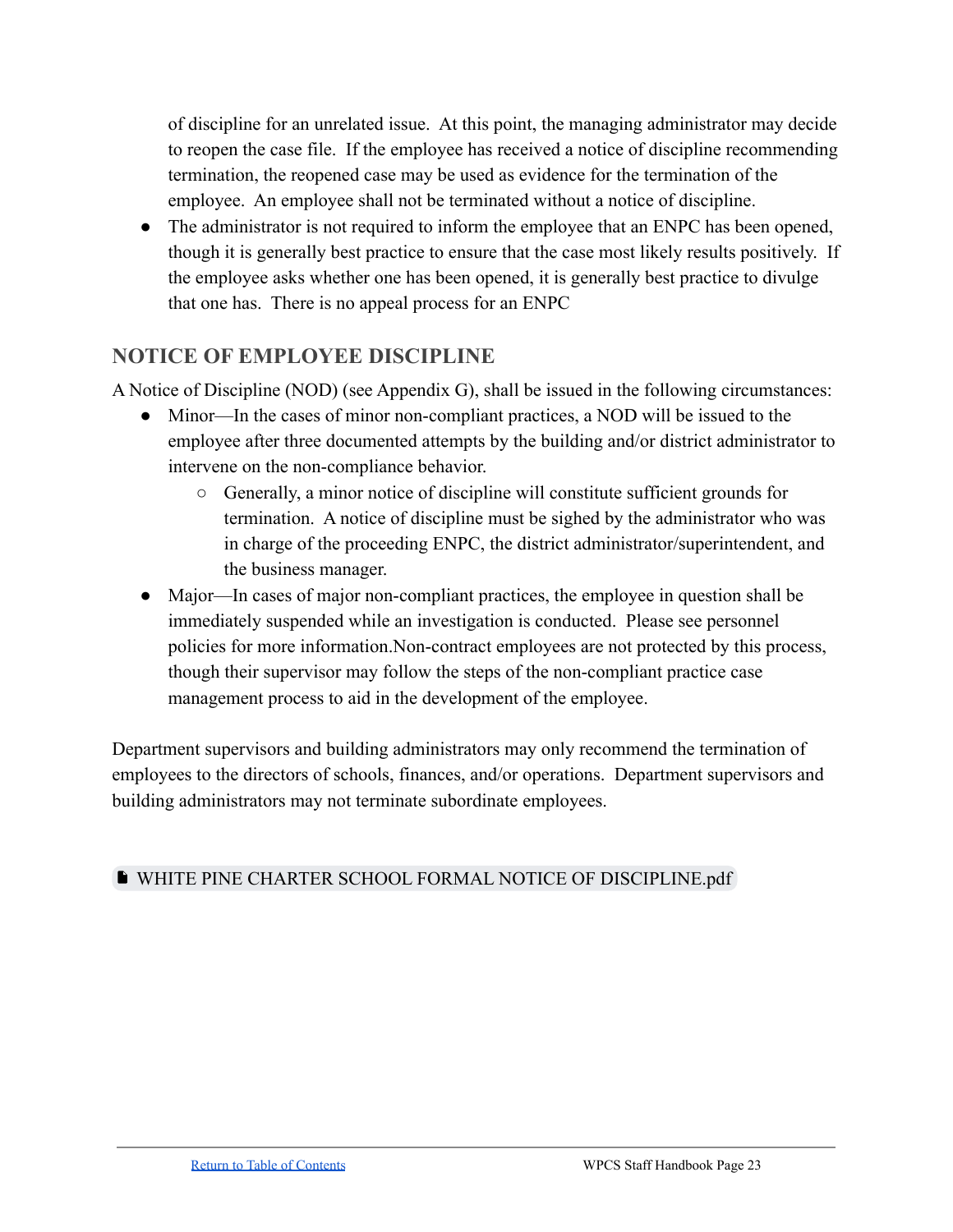# <span id="page-23-0"></span>SECTION V - TECHNOLOGY GUIDELINES

LINK TO STAFF PROCEDURAL POLICY: [TECHNOLOGY GUIDELINES](https://docs.google.com/document/d/1TJEBisQmWgRLYZiSjZK0RgADysNgPDl0UGHb7O1wyBs/edit#heading=h.m4kwhii71swb)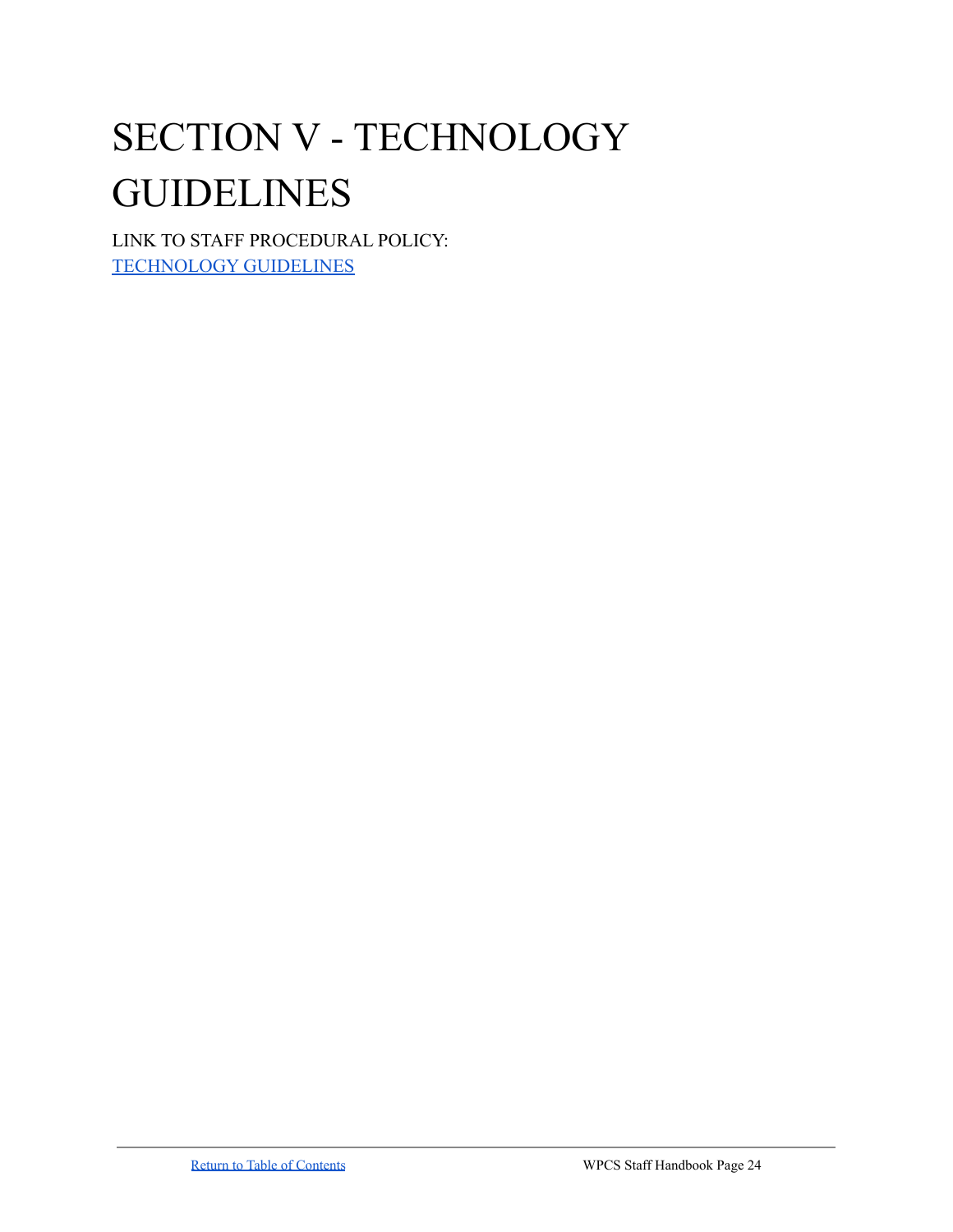# <span id="page-24-0"></span>SECTION VI - FACILITIES AND MATERIALS

# **WORK ORDER REQUESTS**

# Facilities:

Work order requests may be submitted online. Please allow custodial staff time to complete each job. See the head custodian or the facilities administrator, if questions or concerns arise. Please use the work request form linked here and in your WPCS Links Bookmark: [Maintenance Work Request](https://docs.google.com/forms/d/e/1FAIpQLSeqeRTGHG2NUFtjcZS3QmDiLvIGf040Ya4DqC23OkY5SY7W9A/viewform)

# Technology:

Work order requests for technology may be submitted online. Please allow staff time to complete each job. See the principal or the facilities administrator, if questions or concerns arise. Please use the IT HelP Ticket linked here and in your WPCS Links Bookmark: [Information Technology Help Ticket](https://docs.google.com/forms/d/e/1FAIpQLScyTShCRBteAHeaMD2cdmP4mGTCOPyqY10auZ7yPruBP5lvWg/viewform)

# **ENERGY CONSERVATION**

Recognizing our responsibility to our students and school community, every effort should be made to conserve energy. We can help to ensure an efficient energy posture is being maintained on a daily basis by doing the following:

- Turning off lights including projectors when leaving a room.
- Turning off computers, monitors, and printers at the end of the day.
- Turn off projectors when not in use. If a projector is being used all day, turn it off during prep and at lunch time.

# **EQUIPMENT AND FURNITURE**

Each classroom is to be inventoried at the close of school each year by the classroom teacher. To maintain an accurate accounting of all on-hand equipment and furniture items, it is essential that the business manager or administrative assistant be notified:

- When equipment or furniture is lost or stolen.
- When equipment or furniture, previously reported as missing, is recovered.
- When equipment or furniture is moved from one location to another.
- When equipment or furniture is discarded.
- When equipment or furniture is presented to the school as gift items.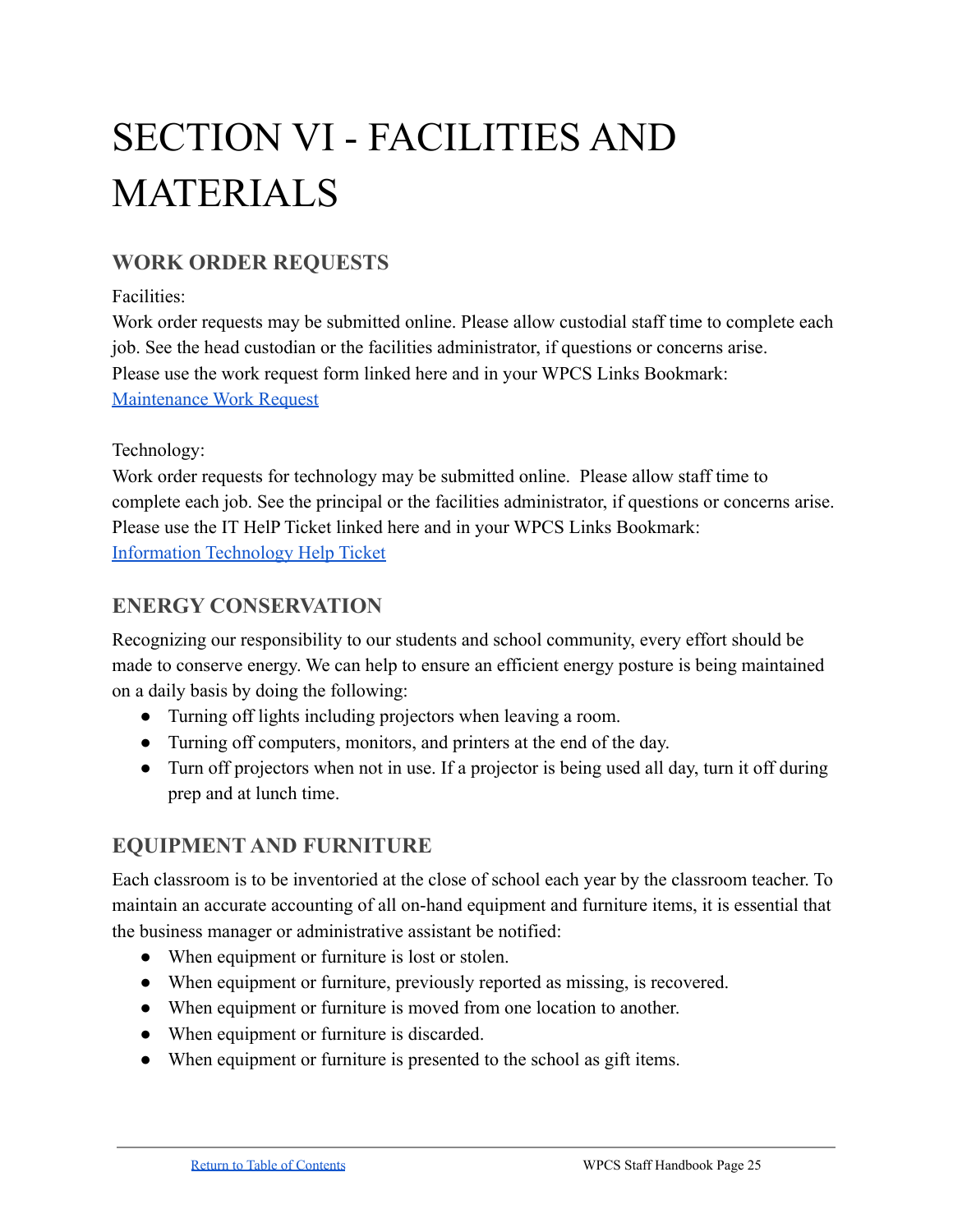As new equipment or furniture is received, the business manager's office will maintain the inventory. The loan of school equipment must be arranged through the principal or facilities administrator.

# **FACILITY USE CONDITION OF CLASSROOMS**

Teachers shall be responsible for the condition of the classroom and equipment at all times. Prior to the close of each hour or break, and before the close of school at the end of the day, teachers will hold the students responsible for leaving the room clear of clutter. When leaving the room, lights must be turned off and doors locked.

Please do not use scotch tape or other adhesives on doors (windows only) or walls. The tape, when removed, pulls off the paint and detracts from the appearance of the building and classroom.

Please do not move student desks or other furniture out of the classroom. This is a violation of the fire code if left in the hallway. Email the head custodian and facilities administrator if equipment or furniture must be relocated.

# **CLASSROOM USE**

Teachers should be in classrooms 15 minutes prior to school beginning and open doors for teacher assistance time if students are in need. Students should not be left unattended in a classroom. Teachers should not, except in emergencies, leave any class until the period has ended and the students have left the room. In emergency situations, the office must be notified to provide a classroom supervisor.

# **GYMNASIUM AND MEDIA CENTER**

Teachers using the gym or the media center area are responsible for the proper care of the room, equipment and supervision of students. No individual student or student groups are to be in the gym or media center area except under the supervision of a teacher.

# **STAFF LOUNGE**

The purpose of the lounge is to provide facilities for teachers and staff to have a place to relax for lunch away from students. Students are NOT allowed to go into the lounge. Teachers are not to send students to the lounge to get ice, soda, etc.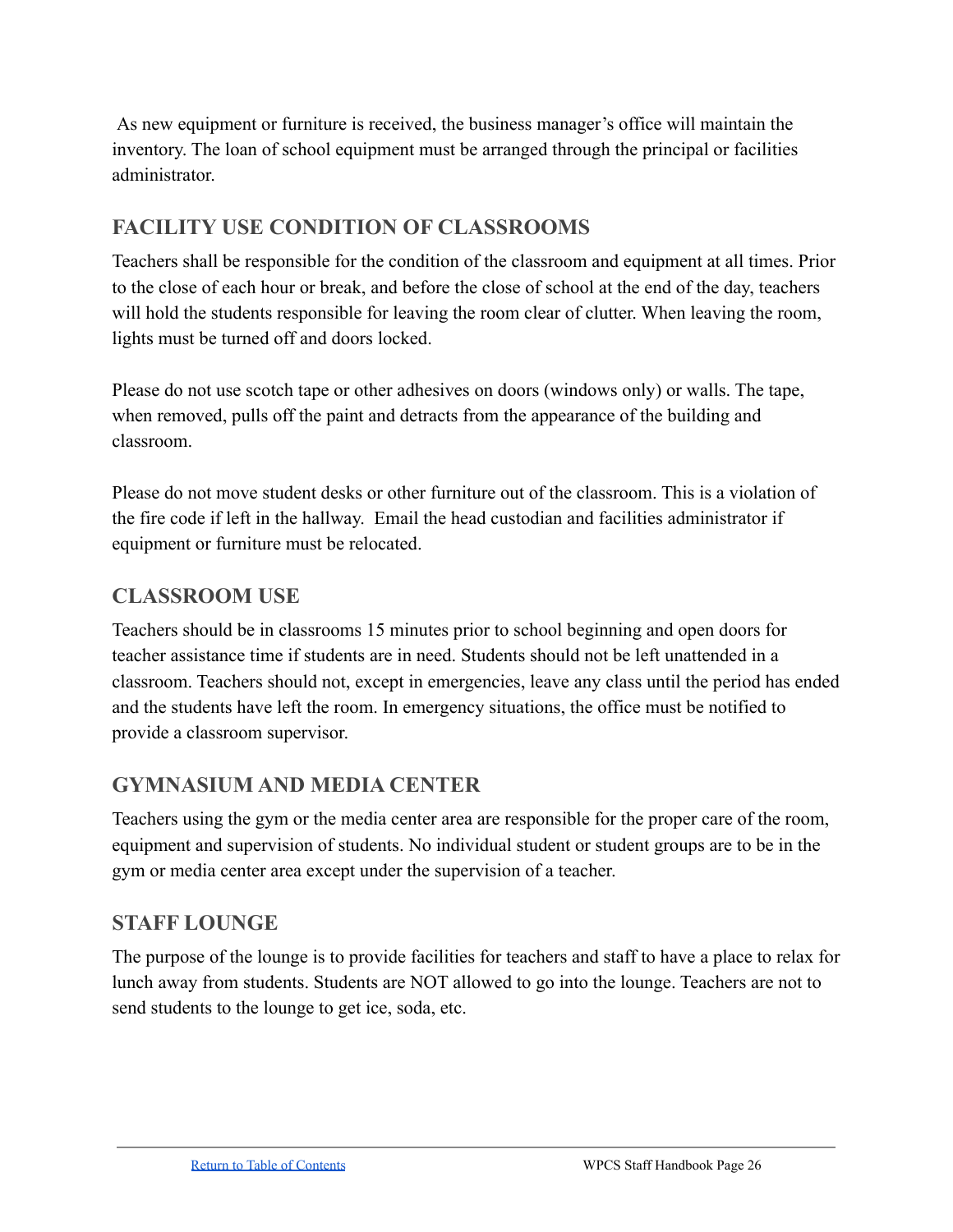# **CONFERENCE ROOMS, WORK ROOMS, LIBRARY, MEDIA CENTER, GYM, CAFETERIA, KITCHEN AND STAFF LOUNGE**

It is the responsibility of each person using an area or room to leave the area or room in an orderly condition after use. Any food or outdated items will be discarded each Friday from the shared refrigerators along with any dirty dishes.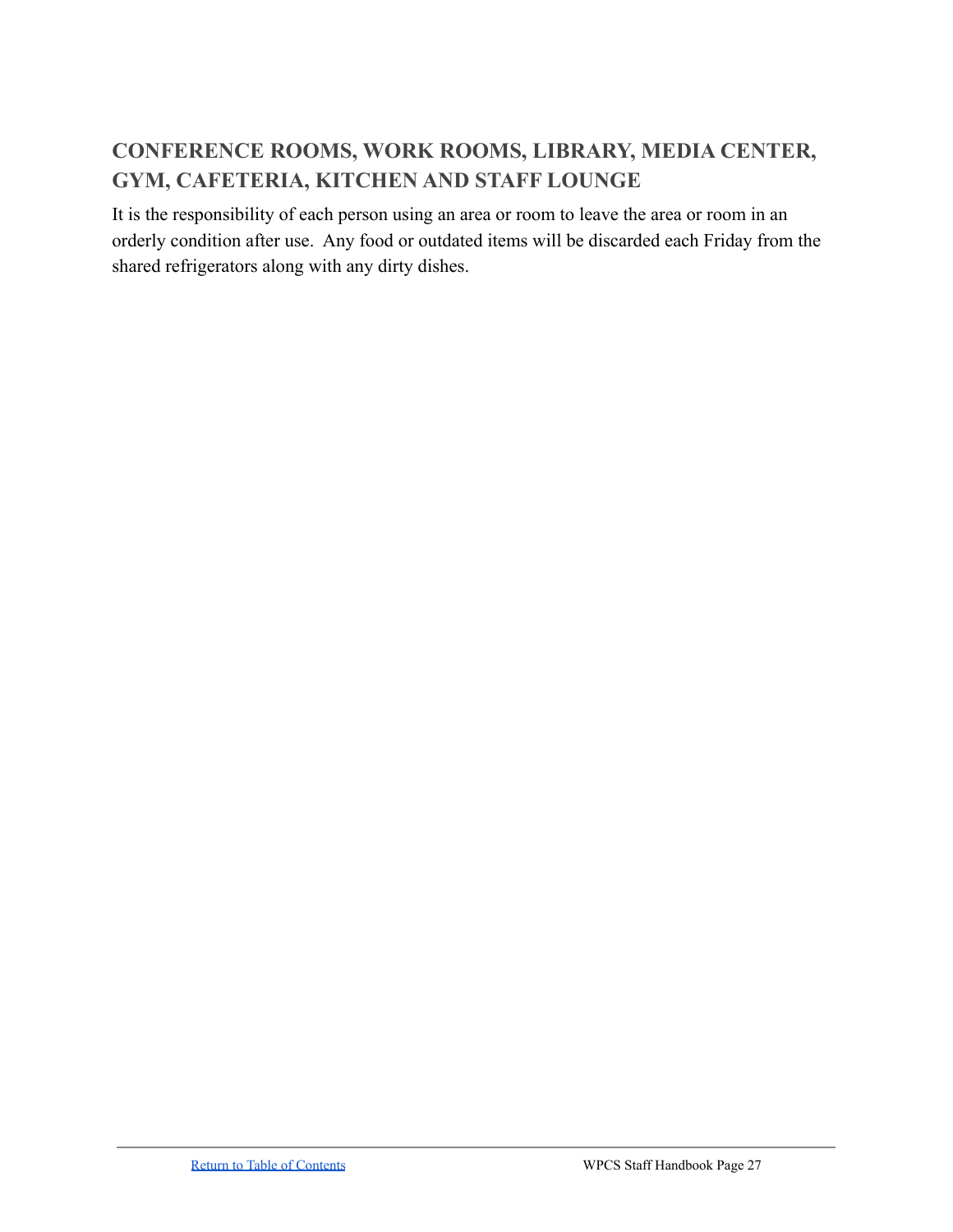# <span id="page-27-0"></span>SECTION VII - EXTRACURRICULAR ACTIVITIES

# LINK TO STAFF PROCEDURAL POLICY: [EXTRACURRICULAR ACTIVITIES](https://docs.google.com/document/d/1aOX1DjJLO9VNTfuy5jIMp95EOBmCx_lUsVOxnqSyeIM/edit#heading=h.zf9xuoemkta)

# **TRANSPORTING STUDENTS**

Staff never offers rides to students or arranges parents to transport students who are not their own. An administrator will be available to remain with students until parents arrive.

#### **FIELD TRIPS**

All field trips must be approved by the building principal. If you would like to organize a field trip, please complete a [Field Trip Form](https://drive.google.com/file/d/17HxAl5uyHpBcKjwEdiZavva8jtaNitNF/view?usp=sharing) and submit to the principal no later than four (4) weeks in advance to the field trip.

#### **NEW CLUBS**

New clubs should be presented to and cleared by the club coordinator and building administrator prior to being announced to students and/or parents.

# **ARRANGING ACTIVITIES**

Recess/lunch time and space is assigned by grade level. Any changes to the time and location must be agreed upon by the assigned team, supervised by teachers, and communicated to a member of administration in advice. After arrangements have been agreed upon by the various grade levels involved, an informal email may be sent to notify admin of the temporary adjustment in the schedule.

# **ADVISORS FOR CLUBS/ACTIVITIES**

All clubs and activities that take place on behalf White Pine Charter School must have a WPCS advisor. During any school function or activity, that advisor is responsible for the supervision of student participants until they are picked up by their parents.

# **WPCS FACILITY USE REQUEST**

[Internal Form](https://docs.google.com/document/u/0/d/1sI0EEICf8Q0Zy0dLjp3cYKHWqC568GEKnXYaDIEGokA/edit) [External Form](https://docs.google.com/document/u/0/d/1iZu_NJSjZz_X4BIGY37BSagt5CR0G-X7Q0uBuauWnjs/edit)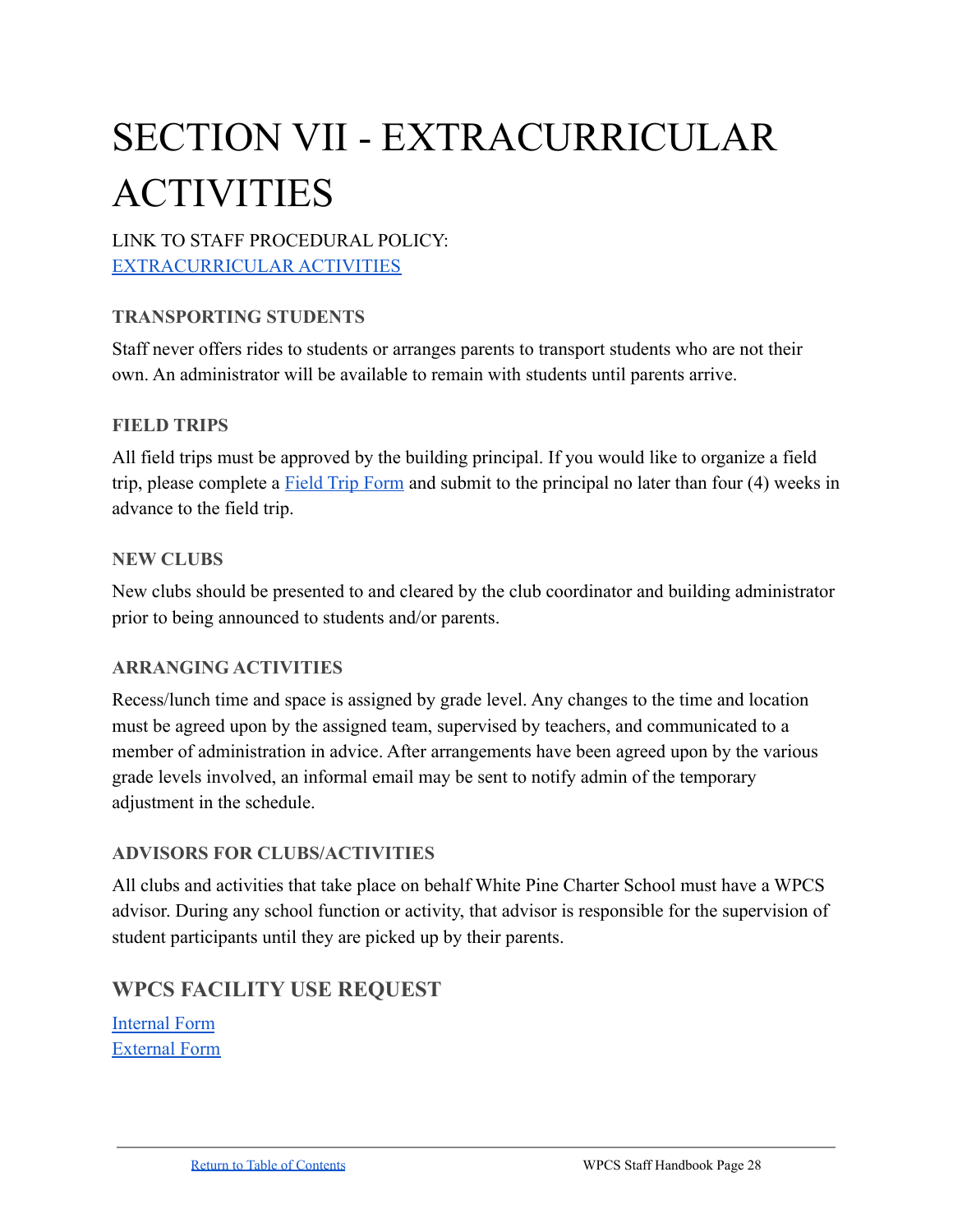#### **FUNDRAISING POLICY**

White Pine recognizes the three different groups who may wish to fundraise:

- I. Student Organization Fundraisers
	- A. Student organizations are defined as school clubs and organizations which provide extracurricular enrichment activities to students and are led by a district employee.
- II. All-School Fundraisers
	- A. An all-school fundraiser is one in which all stakeholders have the opportunity to participate.
- III. Parent-Teacher Organization Fundraisers
	- A. The fundraisers are run and organized by the school's PTO, which is considered an independent organization. The district does not provide any oversight for the PTO, and it is that body's responsibility to ensure that they are following state and federal fundraising guidelines (PACT Charter School Board of Directors, 2017).

#### **ACCEPTABLE FUNDRAISING**

There are many different acceptable types of fundraisers. For example, service-oriented fundraisers such as car-washes or holiday gift-wrapping are okay. The exception to this is bake-sales, which is being run by the school will not be accepted due to health department restrictions.

The following types of fundraisers are strictly prohibited:

- Fundraisers that ask elementary students to sell door-to-door and White Pine strongly discourages this practice for secondary students. White Pine also prohibits students from conducting sales over the telephone.
- Curriculum-based. A fundraiser shall not be implemented to underwrite the cost of supplies or materials for the curriculum.
- Weapons, tobacco, and alcohol sales (translation: no booze at your banquet!).
- Fundraisers/activities which interfere with instruction (Rockwall Independent School District, n.d.).

# **FUNDRAISER APPROVAL**

To obtain approval for a fundraiser, please complete the following steps:

- 1. [Submit a Fundraiser Approval Form](https://docs.google.com/document/d/16pi5NwZN9QqnxEwGdrgoMxQBz4FMclhdrsI4H9fxCPM/preview) (15th District Parent Teacher Association, 2017)
- 2. Once Approved, begin planning your fundraiser.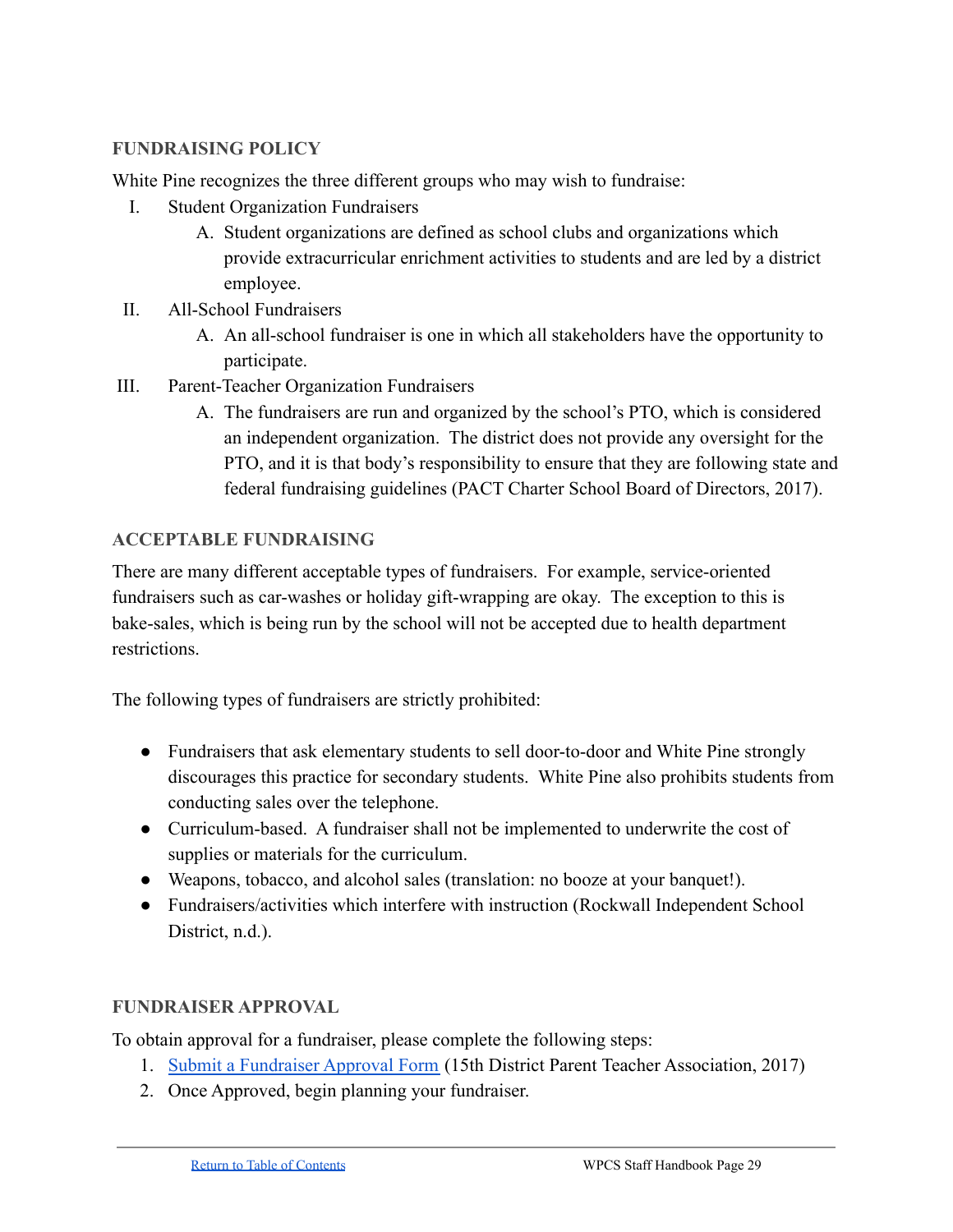- 3. On the day of your fundraiser, please ask one of the administrative assistants for a [fundraising envelope.](https://docs.google.com/document/d/1gQXh7PiEklAh4VzXbC5cqZc8Oiqm4aPdMlDJ3BmKrOY/edit?usp=sharing)
- 4. Once completed, follow the steps below regarding the handling of collected funds.

When you have collected monies from your fundraiser, please consider the following:

- Make sure there are at least two individuals watching collecting the money at all times. If possible, have them do that in clear view of one of the school's security cameras.
- The sponsor responsible for the fundraiser should count the money collected twice in clear view of the security camera.
- If there is at least one other person present, please ask them to complete a count of the money as well.
- All money collected should be in the envelope provided.
- Write the amount on a school fundraising envelope.
- Seal the envelope and deliver it to the business manager (or slide it under the door if late)

Funds collected will go to the beneficiaries designated in approved fundraiser forms. If the staff/faculty sponsor paid for supplies/equipment out of pocket, they must submit receipts to the school's business office. The business manager will write a reimbursement check to that person. Reimbursement MUST go through the business office.

# **ORGANIZED ATHLETICS PROCEDURES & PRACTICES**

LINK TO STAFF PROCEDURAL POLICY: [ORGANIZED ATHLETICS AT](https://docs.google.com/document/d/128wXcyP1GOm2mokDjKH-ipqVMso645gAn2clY0SJLN4/edit#heading=h.nqosn6i0shri) WPCS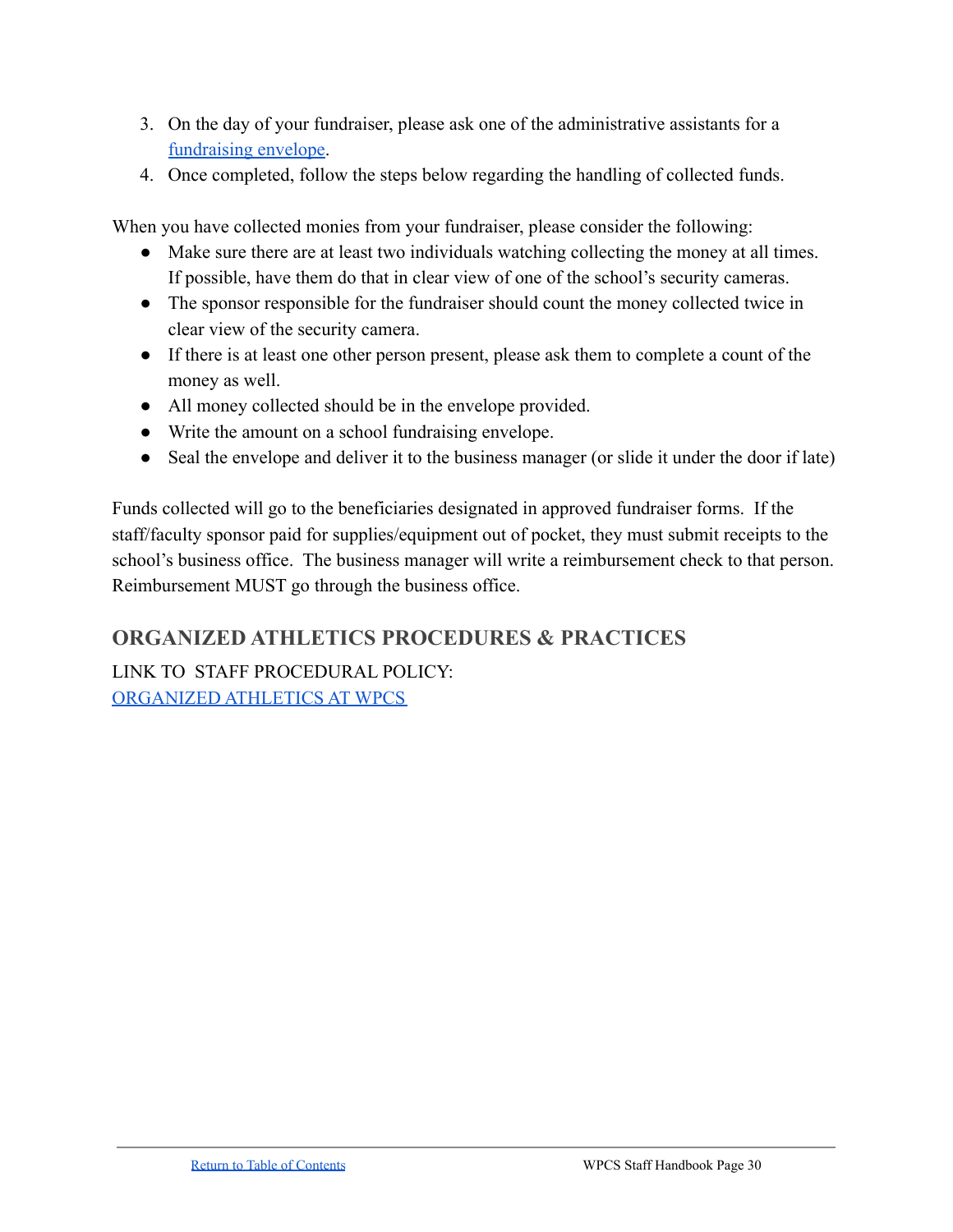# <span id="page-30-0"></span>SECTION VIII - PROGRAM GUIDELINES

# **FEDERAL PROGRAMS**

LINK TO STAFF PROCEDURAL POLICY: [FEDERAL PROGRAMS](https://docs.google.com/document/d/1RhQYrdgOQLM_3IJXe-NEvFpPJtt0H5wWQy4Iz8SZiDc/edit)

# **IEPs**

Individualized Education Plans (IEP) identifying both long-term goals and short-term objectives shall be developed for each special education student and shall be the basis for instruction of students in the WPCS special education programs.

Special education leaders are to develop specific teaching techniques that are consistent with stated objectives as identified within the IEP's of each special education student. Standards may be adjusted to meet the individual needs of special education students. Proven principles of learning are to be maintained when making curricular and instructional adjustments.

The Federal Programs Director is the point of contact and manager of IEPs. They are responsible for the following:

- Writing the plan
- Scheduling IEP Meetings
- State Reporting
- Providing Teachers with copies of IEP as well as at a glance documents to help teachers understand accommodations and modifications listed in the IEP.

Teachers are responsible for the following:

- Attending IEP meetings
- Regular review of IEPs to ensure understanding and compliance.
- Providing listed accommodations and modifications in the classroom.
- Following the RTI process to refer students for special education.

Teachers should avoid the following:

- Suggesting to parents that their student has a learning disability or would benefit from being on an IEP
- Speaking about students with IEP students openly as being "SPED" or "Special Education" Students.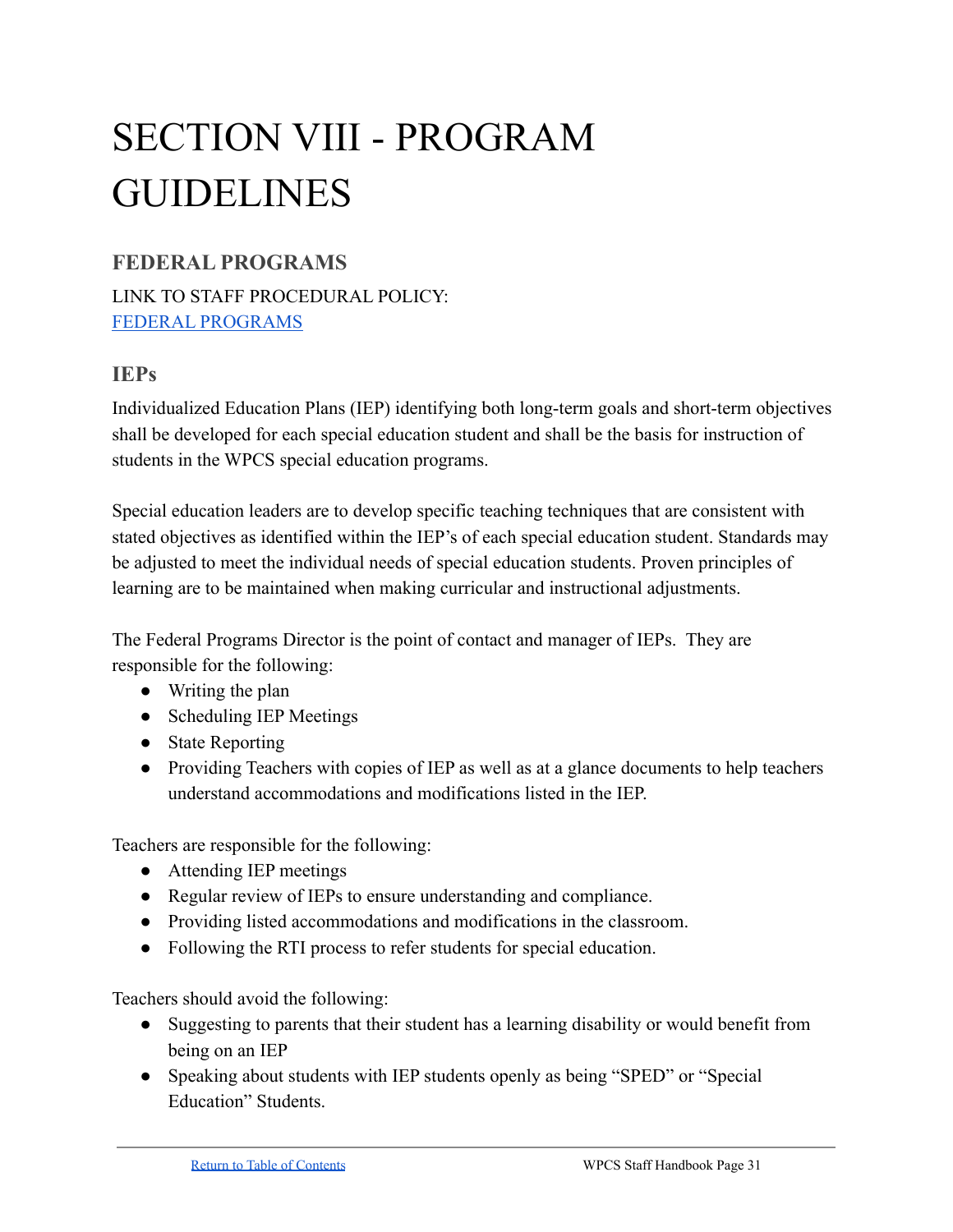● Attempting to diagnose psychological disorders or learning disabilities.

# <span id="page-31-0"></span>**FERPA**

The "Family Educational Rights and Privacy Act" (FERPA Law) is a Federal law that protects the privacy of student education records. The law applies to all schools that receive funds under an applicable program of the United States Department of Education and all student information/records. Only those staff members working directly with the student, or are over the Federal Program are allowed access to the students' educational plans and records. Additionally, the information whether written or verbal is not to be discussed with others or within hearing of others who are NOT involved with the student, and/or is not to be left out in the open for any reason. The student's confidential information is to be protected and everyone must follow this privacy law with exactness. If anyone does not, and one or more students' information is breached, it may lead to disciplinary action.

# **TITLE I**

Title I is a federal entitlement program that gives funds to schools in need based on student enrollment, the free and reduced lunch percentage for each school, and other informative data.

Students who qualify for Title I in reading, math, or both are eligible to receive services in these areas.

# **ELEMENTARY CONSIDERATIONS**

At the elementary level, these services are to be designed, delivered, and overseen by the classroom teacher who will coordinate with the Federal Programs department. Title Aides are to be present in the classroom during these instructional interventions to support the instruction of the teacher. Please see the section regarding PLC for more information.

Parents must be notified when a student enters and exits Title I. This process should not be a surprise, and parents must receive ample notification upon both entrance and exit of their child. The consideration for entrance and exit of any individual student to or from Title I will take place between the Federal Programs director, classroom teacher, and building principal.

# 504 PLAN

Section 504 is a civil rights law that prohibits discrimination against individuals with disabilities. A 504 plan ensures that a child with a disability has equal access to education. The child may receive accommodations and modifications.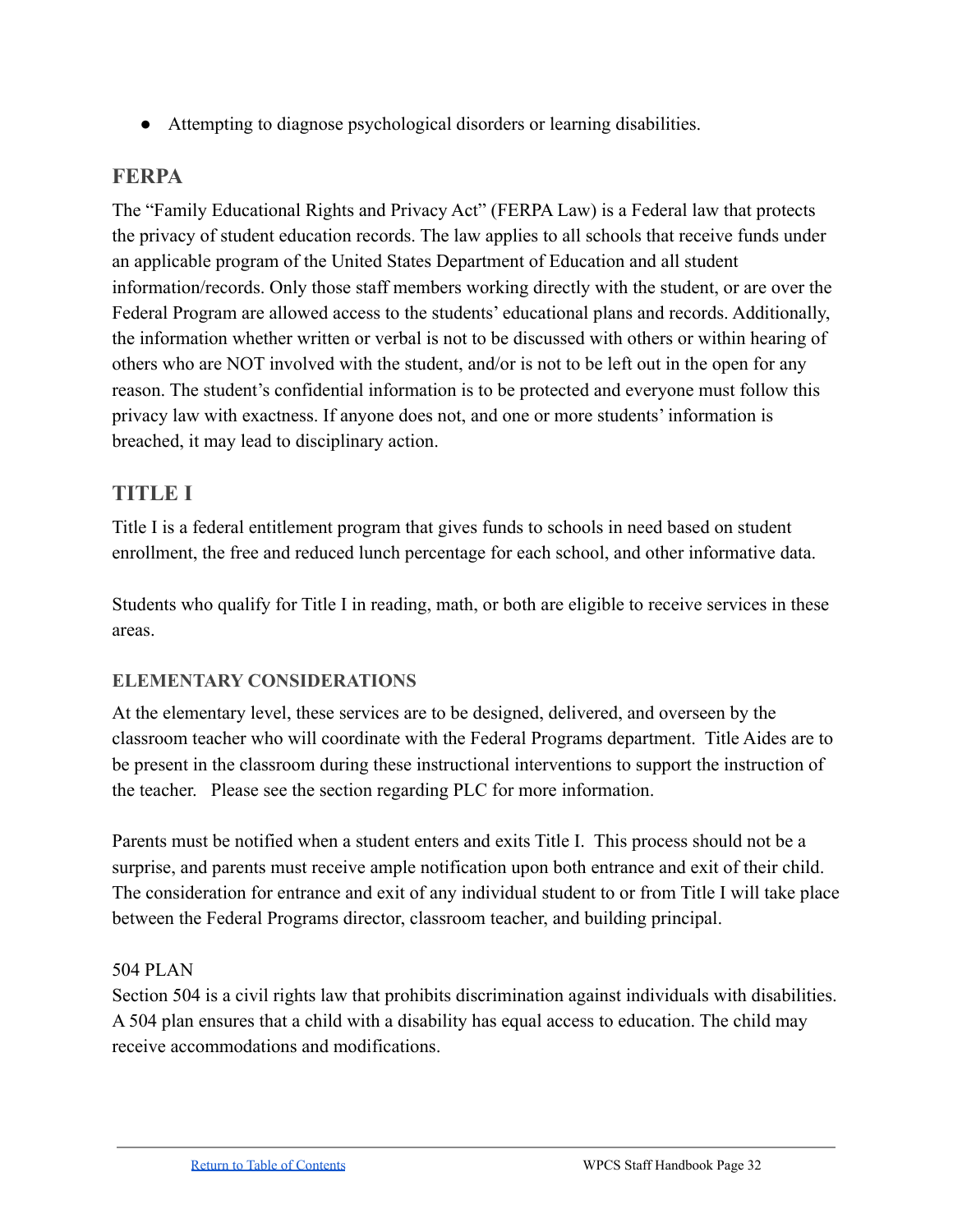Ultimately, the Federal Programs Director is responsible for the oversight and proper implementation of 504 plans throughout White Pine Charter School. Serving as their designee, the school counselor serves as the 504 facilitator for his/her school.

**The counselor is responsible for the following:**

- Receiving 504 Referrals
- Scheduling eligibility and review meetings
- Assisting with the identification of appropriate modifications and/or accommodations.
- Monitoring the effectiveness of the plan.

**Teachers are responsible for the following:**

- Consistently follow the 504 Plans for the individual students in their classrooms.
- Attending 504 Meetings for their students
- Reviewing plan monthly to ensure understanding 504 plans provided by the counselor.
- Keeping a copy of the 504 plan for each student and referring to it as necessary.
- Following the appropriate procedure for referring a student for a 504.

**Teachers should avoid the following:**

- Telling a student or a student's family that, "They should be on a 504 Plan."
- Talking openly about a student's 504 with people not on that student's instructional team.
- Talking openly about a recent 504 referral with individuals not on that student's instructional team.

# **504 REFERRAL PROCESS**

If a teacher or staff member believes that a student should be placed on a 504 plan, they must do the following:

- Fill out the appropriate form: [504 Referral Form](https://drive.google.com/file/d/18XoQGNb0iiQAwA-NMkDi5BREjcG8BImQ/view?usp=sharing)
- Once the form is complete, the teacher/staff member should await further instruction from the counselor or administration.
- Attend eligibility and review meetings for this plan.

# **PROFESSIONAL LEARNING COMMUNITIES**

Every week grade level teams will meet for 90 minutes after school gets out on early release Wednesdays. These meetings will look slightly different based upon the school site. Every 6 weeks, the PLC Team will meet to conduct an RTI review. For a detailed overview of how this will work at the different sites, please refer to the following linked documents: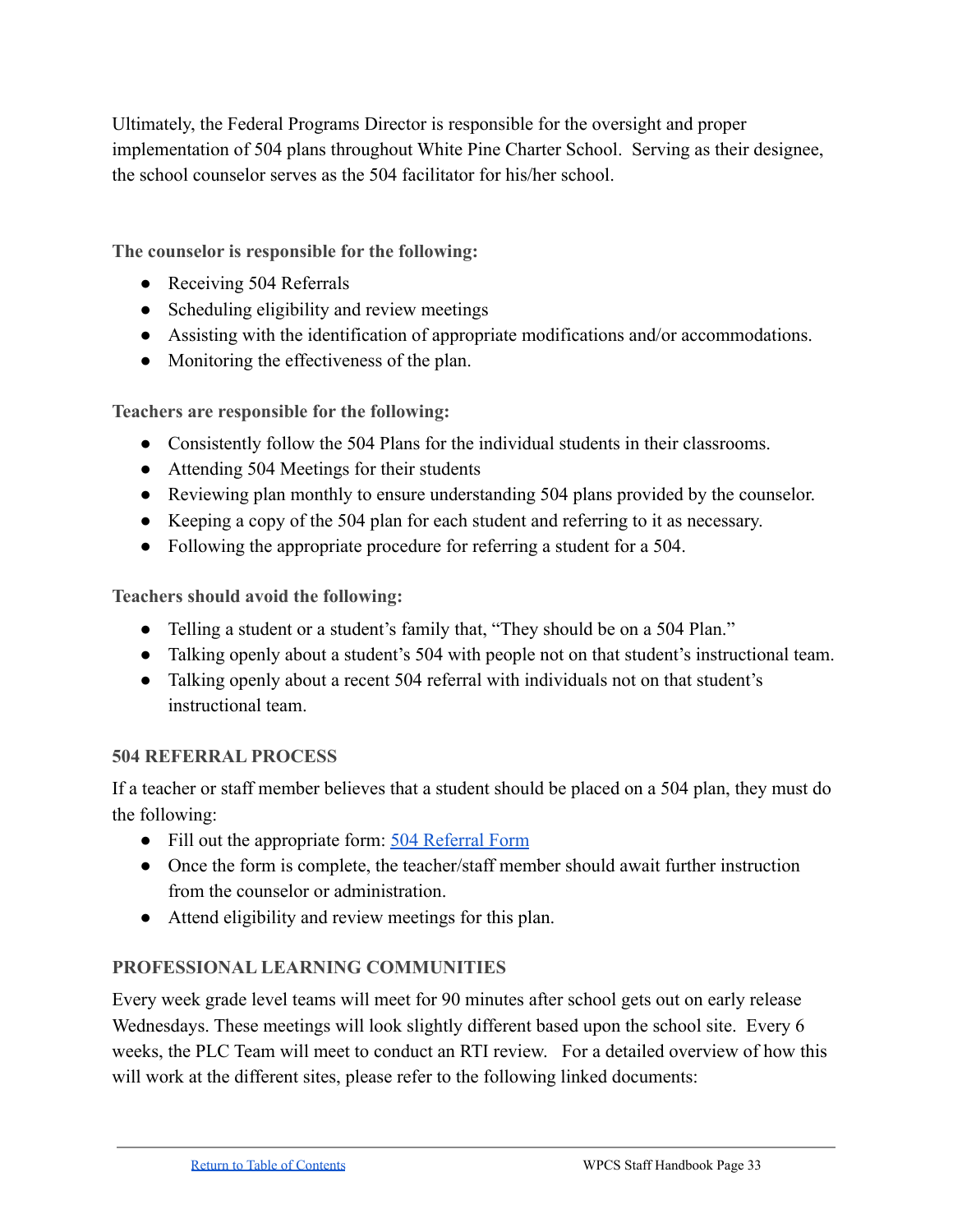#### [Elementary PLC Overview](https://docs.google.com/document/d/1HnklcbDJ7jzHvomGIRfotMJWGOTasAwJrZSthpAIgDo/preview)

Secondary PLC Overview

#### **RESPONSE TO INTERVENTION (RTI)**

RTI stands for "Response to Intervention." RTI is a Multi-Tiered System of Support. Students are grouped into the following tiers:

- I. General Education Instruction--All students receive Tier I instruction, and, ideally, it should be sufficient for 80% of the student population.
- II. Targeted Interventions--Some students receive Tier II interventions within the classroom. These interventions should target specific skills with which students show a need for support. The decision to identify a student as "Tier II" shall be based on analysis of multiple data, both informal and formal in nature.
- III. Intensive Interventions--These students are frequently identified as SPED,

Most schools use RTI to intervene prior to special education referral. The focus is on how well the academic and behavioral interventions are working to improve the child's performance.

#### **RTI PROCESS FOR SPED REFERRAL**

Teachers who suspect that a student should be placed in a Special Education Program, will need to complete the following process:

- Open a new Referral Case by starting an RTI referral form for that specific student.
- Collaborate with the PLC Team to identify appropriate interventions that will be given.
- Update RTI Referral weekly with given interventions and their efficacy during PLC meetings
- Submit updated plans by 5:00 PM each Wednesday.
- Present Referral form at RTI PLC meeting (every 6th Wednesday) once at least six weeks of interventions have been documented.

#### **PBIS: Positive Behavior Supports & Interventions:**

#### *From the Center on PBIS*

Positive Behavioral Interventions and Supports (PBIS) is an [evidence-based](https://www.pbis.org/resource/examining-the-evidence-base-for-school-wide-positive-behavior-support) [three-tiered](https://www.pbis.org/pbis/tiered-framework) [framework](https://www.pbis.org/pbis/tiered-framework) to improve and integrate all of the data, systems, and practices affecting student outcomes every day. PBIS creates schools where all students succeed.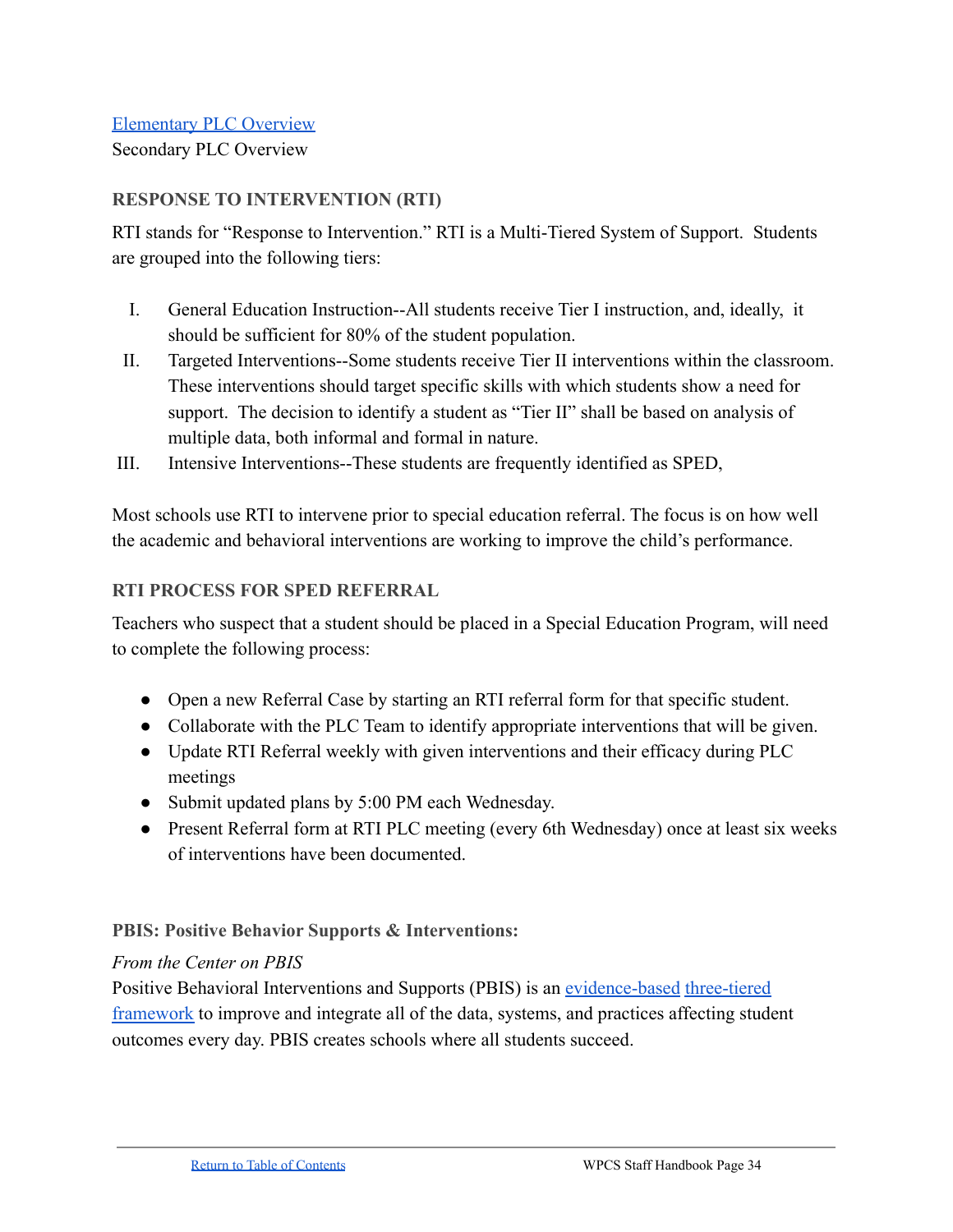- Tier 1 practices and systems establish a foundation of regular, proactive support while preventing unwanted behaviors. Schools provide these universal supports to all students, school-wide.
- Tier 2 practices and systems support students who are at risk for developing more serious problem behaviors before those behaviors start. These supports help students develop the skills they need to benefit from core programs at the school.
- At Tier 3, students receive more intensive, individualized support to improve their behavioral and academic outcomes. At this level, schools rely on formal assessments to determine a student's need.

# **COPYRIGHT LAW AND EDUCATION**

LINK TO STAFF PROCEDURAL POLICY: [COPYRIGHT LAW](https://docs.google.com/document/d/1foryoMGIauMfAcnzr0qu1QjZY2Vm8BmEoO4zNqeOtOE/edit#) AND EDUCATION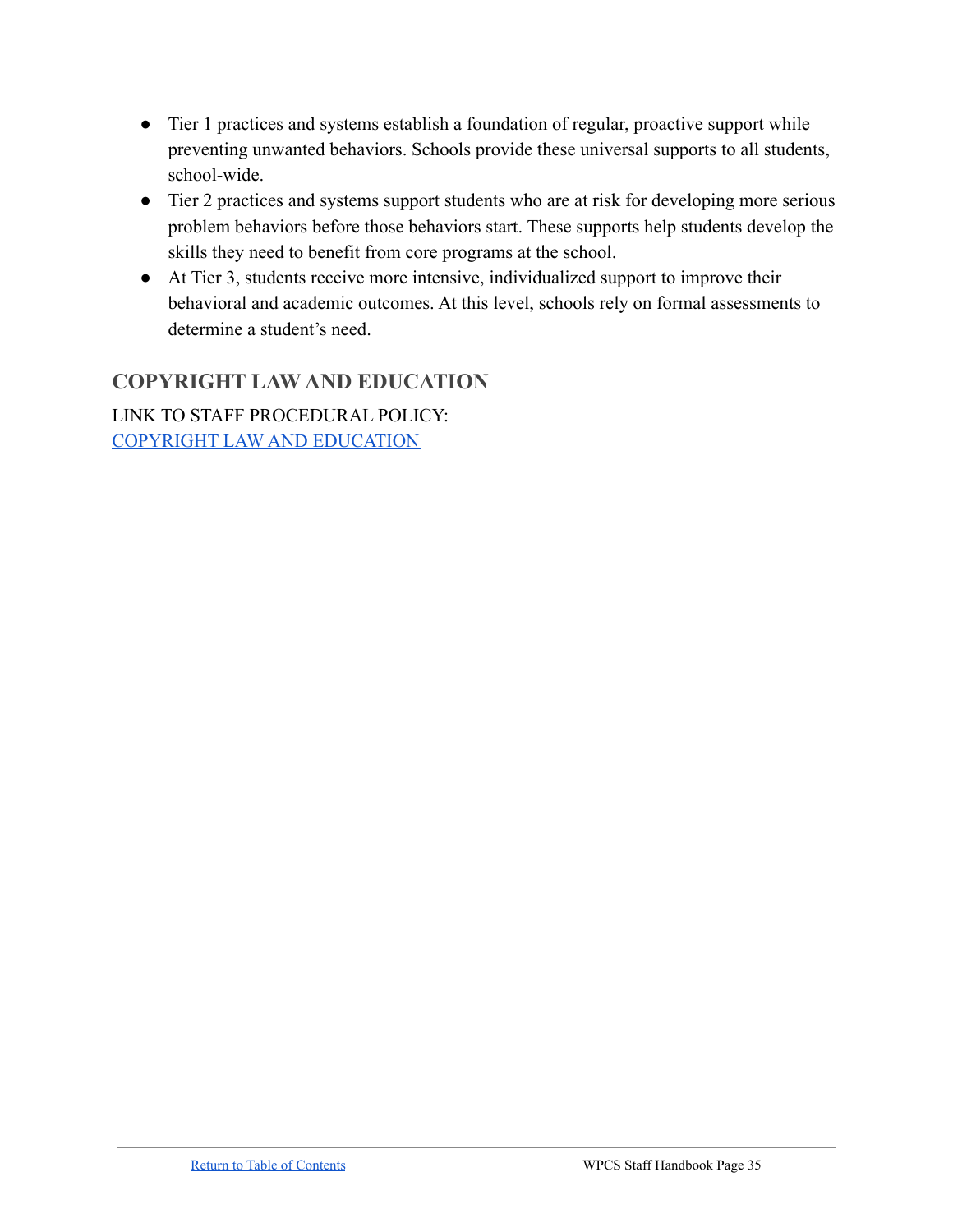# <span id="page-35-0"></span>SECTION IX - HEALTH SERVICES

# **FIRST AID**

First Aid is available for students referred by their teachers for medical problems and for emergencies in the front office. Students must have a hall pass from the teacher. The pass shows that the teacher has released the student from the class.

The following suggestions will help meet the student's health needs and minimize the loss of valuable classroom instruction time:

- At the beginning of the school year, small first aid kits are distributed to teachers so that minor injuries can be handled by the students in the classroom.
- If it is determined that a student is too ill to remain in the classroom, he/she may be sent to the office to go home.
- Students will not be admitted without a pass signed by the teacher, except in the case of an emergency.

# **MATERIAL SAFETY DATA SHEETS (MSDS)**

These documents will be located in the staff workroom of each building. Any potentially hazardous chemicals must be kept behind lock and key so as to keep them out of reach of students (regardless of age)

**TEACHER'S GUIDE FOR DEALING WITH HEALTH PROBLEMS** LINK TO STAFF PROCEDURAL POLICY: [HEALTH SERVICES AND FIRST](https://docs.google.com/document/d/1DI59tqbUVooCvQiUVQBUtiIvosNqxKstxR4dfdDi9CM/edit) AID INFORMATION

# **IF THE SITUATION IS LIFE-THREATENING –** CALL 911 AND CONTACT SITE ADMINISTRATOR AND OFFICE IMMEDIATELY.

# **EMERGENCY CARE PROCEDURE**

If a student is injured or too ill to safely come to the office alone, please contact the office or principal. In the event of an accident, an Accident Report must be completed by the employee in charge or witness to the accident. The report should then be forwarded to the office, principal, and superintendent.

All school district personnel will adhere to Standard [Precaution Guidelines](https://www.who.int/docs/default-source/documents/health-topics/standard-precautions-in-health-care.pdf?sfvrsn=7c453df0_2) for the handling of body fluids. No distinction will be made between body fluids from individuals with a known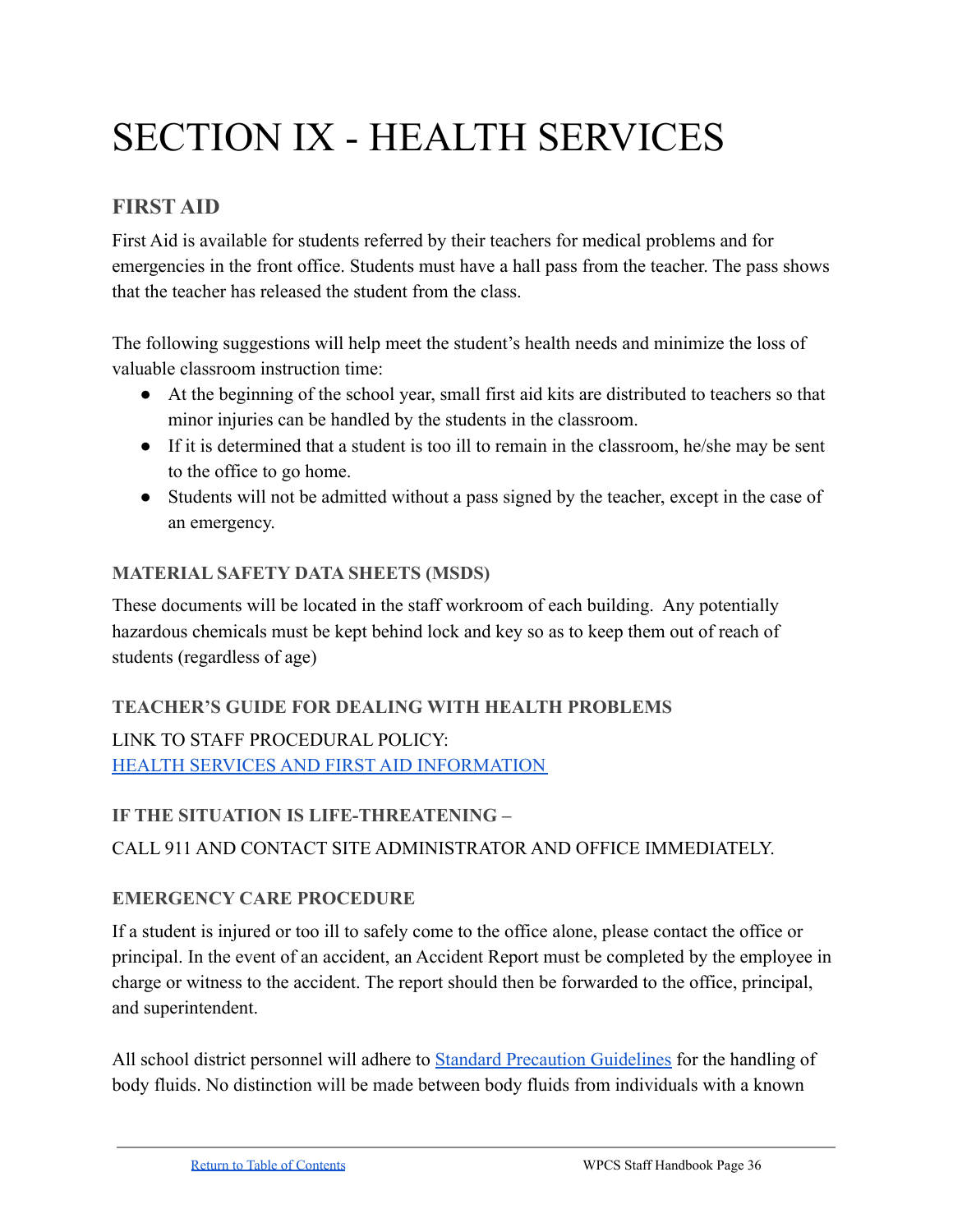disease or individuals with an undiagnosed disease. These procedures provide effective precautions against the transmission of diseases to a person(s) potentially exposed to the blood or body fluids of another.

# **MEDICATION DURING SCHOOL HOURS**

Refer all students to the office. Teachers, or other staff members, are not permitted to give medication. The office is to be notified of any requests for medication by parents, or students.

# WEATHER CONDITION CONCERNS

# COLD WEATHER EXPOSURE & INCLEMENT WEATHER SCHOOL CLOSURES

WPCS students' safety is always our first priority. In the winter, temperatures in eastern Idaho may drop below zero, and even reach 20 below with the wind chill factor. There are two main weather conditions that create the need to close school.

- The first condition is a blizzard with drifting snow that makes roads impassable for vehicles.
- The second are dangerously low temperatures.

Typically we do not consider closing schools unless the temperature drops below -20 °F. At 6:00 am, the school administration team will conference call to review the weather conditions, considering early morning temperatures, the day's forecasted temperatures, wind chill and other factors and make the decision whether to close school or to delay the start of school by two hours. Messages to parents and staff should be sent through PowerSchool starting at 6:30 am. School closures announcements will also be sent to media outlets and posted on the WPCS's Facebook page.

# OUTSIDE ACTIVITIES

Parents always have the right to decide what is best for their family and can keep their children home if they believe the weather is too severe for them to attend school. Children who stay home will need a note from a parent or guardian excusing their absence and the absence will be counted as a verified absence.

If the weather drops below zero, students will not participate in outdoor recess or other outdoor activities. Parents are to ensure their children are dressed for the weather conditions.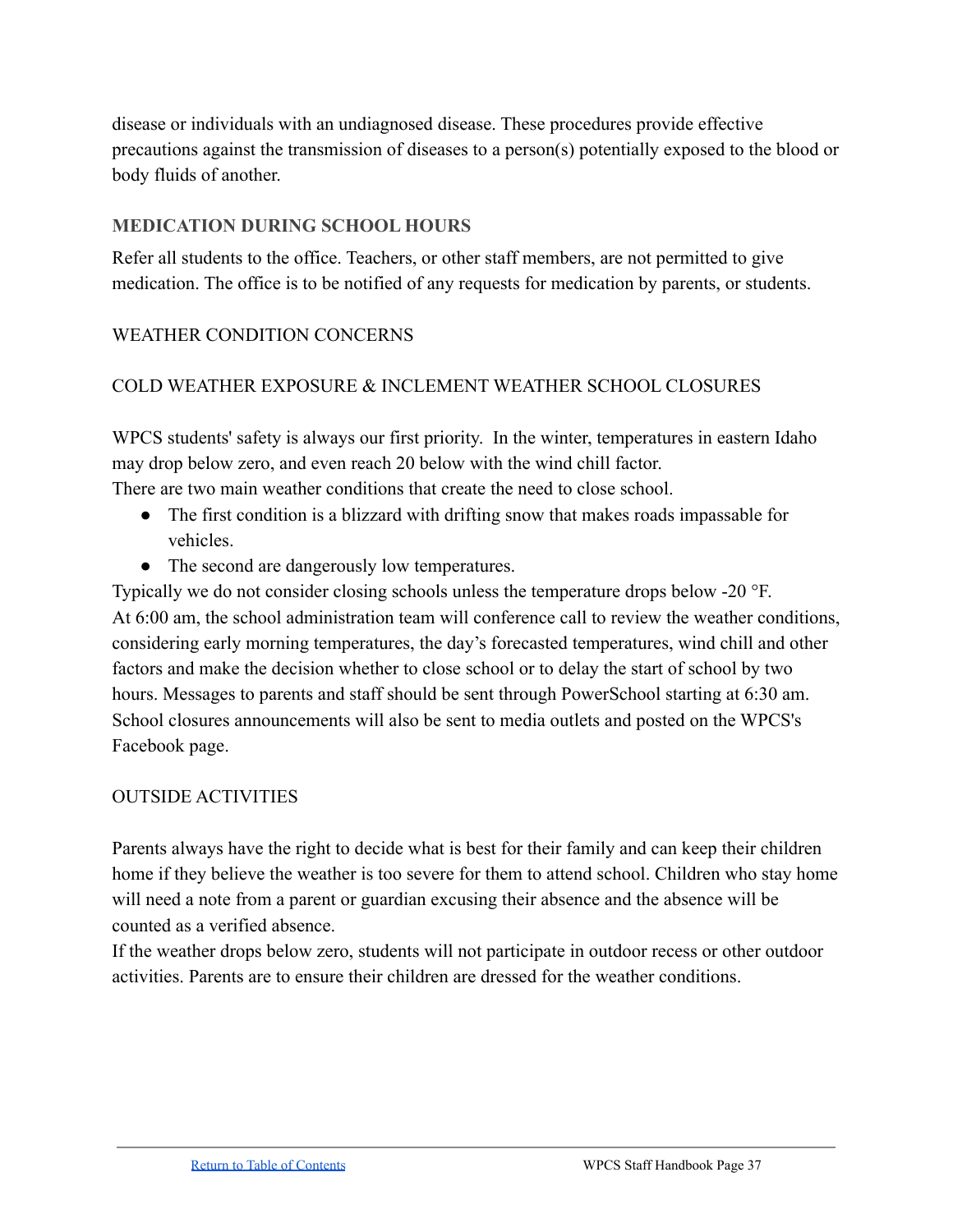# <span id="page-37-0"></span>SECTION X - COUNSELING AND GUIDANCE

# **SCHEDULING AND SCHEDULE CHANGES**

The school counselor is responsible for creating a class schedule for each student who enrolls in their respective schools. Schedule changes for middle school or high school will be considered for the following reasons:

- Class size leveling
- Failure to meet the prerequisite for the class
- Administrative transfer (administration signature required)

If a student, parent/guardian, or teacher feels a student would benefit academically from a schedule change, a Schedule Change Request Form must be filled out stating why he/she feels the change should be made. The counselors will conference with the administration and other involved parties, to determine if a schedule change is in the best interest of the student. Schedule changes are rare due to the small size of our middle school and high school which does not leave room for a lot of changes.

The counselor needs to be aware of the ELL services offered students at WPCS and be able to schedule each ELL student according to his/her specific needs.

# **RETENTION AND ACADEMIC PROBATION**

Counselors will meet with students, parents, and teachers providing appropriate support to help students meet WPCS promotion standards for the current school year. WPCS expects all students to pass every class to be eligible for promotion to the next grade level. Counselor actions for retained or at-risk students and students on Academic Probation may include: monthly meetings with the student; parent teacher conferences; facilitating parenting classes; student recognition; after school tutoring; etc. If students do not improve with counselor and teacher interventions, and administration behavioral interventions, it may be determined by the administration that enrollment at WPCS is not a good fit for the student.

# **LINK TO STAFF PROCEDURAL POLICY:**

# **[COUNSELING](https://docs.google.com/document/d/1Np-4bYYFD_OmjUDbCONsIbgHJrGyzGVrABq7XI1c5P4/edit#heading=h.el9fy9us3npc) AND GUIDANCE**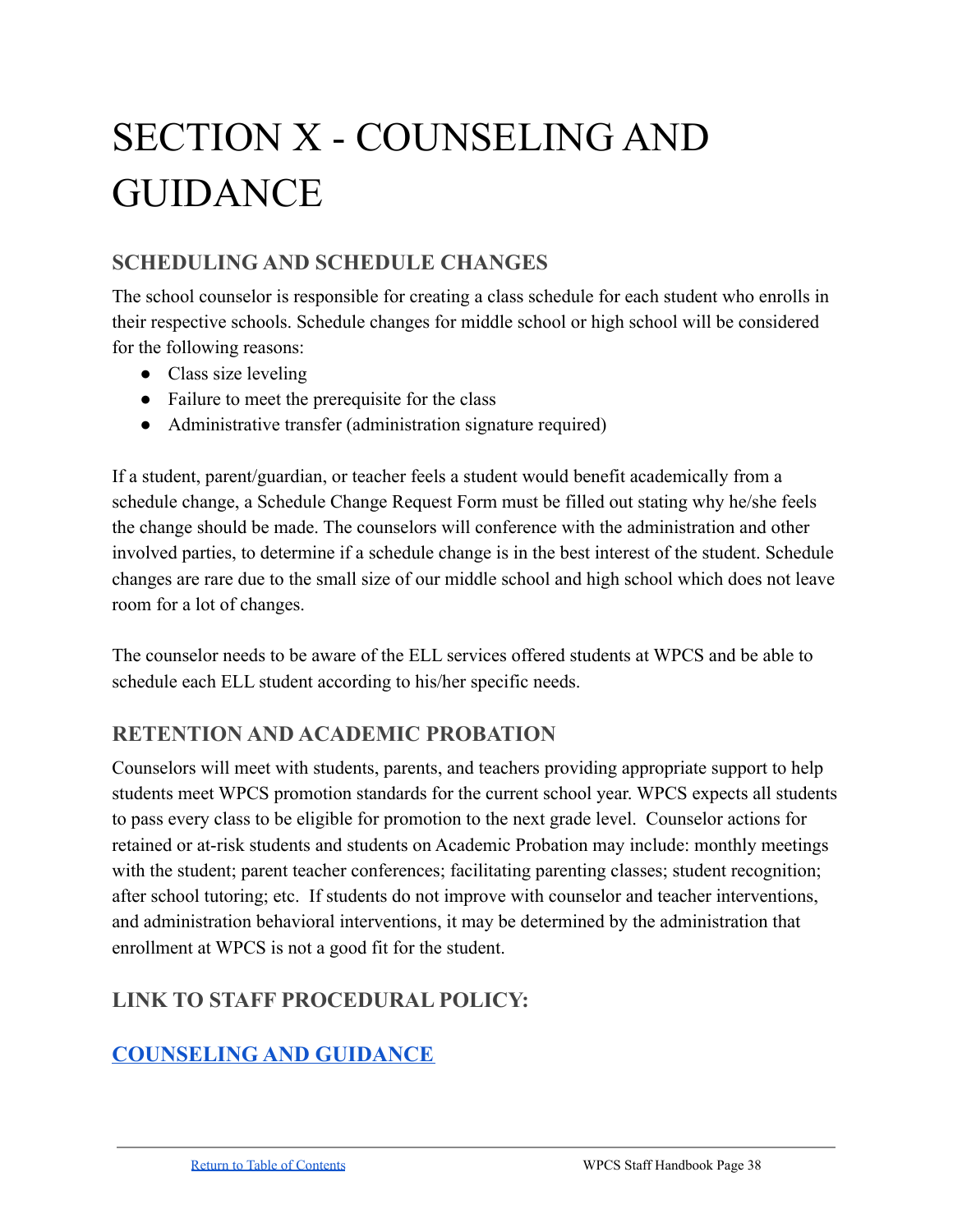# <span id="page-38-0"></span>SECTION XII - EMERGENCY PROCEDURES LINK TO STAFF PROCEDURAL POLICY:

[WPCS School Crisis Response Plan](https://docs.google.com/document/d/16rtBy7DlsPFEn4xHmPUqy18ArlGSArDm/edit?usp=sharing&ouid=111657118814523302566&rtpof=true&sd=true)